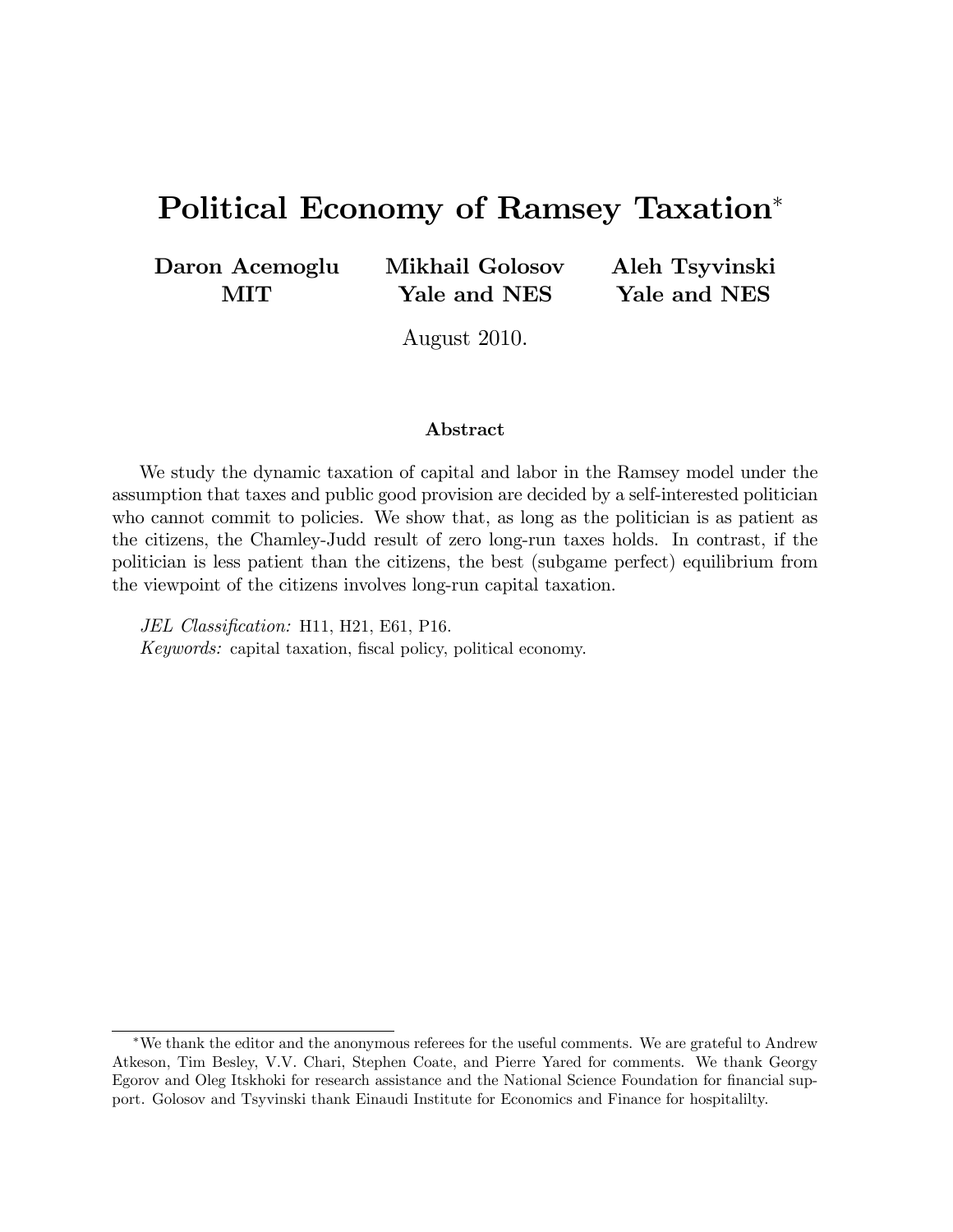## 1 Introduction

Atkeson, Chari and Kehoe (1999) summarize the main result of the Ramsey paradigm of dynamic optimal taxation—taxing capital income is a bad idea. When taxes on labor and capital are restricted to be linear and when the government is benevolent and can commit to a complete sequence of tax policies, Chamley  $(1986)$  and Judd  $(1985)$  result holds—the optimal dynamic tax sequence involves zero capital taxes in the long run. The result is surprisingly general and robust in a variety of settings, including models with human capital accumulation (Jones, Manuelli, and Rossi, 1997), models where capital-holders are distinct from workers (Judd, 1985), and certain overlapping generations models (Atkeson, Chari and Kehoe, 1999, Garriga, 2001, and Erosa and Gervais, 2002). Similar results hold in stochastic versions of the neoclassical growth model (e.g., Zhu, 1992, Chari, Christiano, and Kehoe,  $1994$ <sup>1</sup>. These prescriptions of the Ramsey taxation are used to guide policy not only in developed countries but also around the world.

An obvious shortcoming of this paradigm, and of the results that it implies, is that, in practice, taxes are not set by benevolent governments, but by politicians who have objectives different from citizens. Moreover, these politicians are typically unable to commit to complete sequences of future taxes. These two frictions, self-interest and lack of commitment, are at the center of many political economy models (see, e.g., Persson and Tabellini, 2004, Besley and Coate, 1998) and are also the cornerstone of the public choice theory (see, e.g., Buchanan and Tullock, 1962). From a practical viewpoint, it then seems natural to expect that these frictions should also affect equilibrium taxes and what types of tax structures are feasible. A major question for the analysis of dynamic fiscal policy is whether the key conclusions of the Ramsey paradigm generalize to more realistic environments with self-interested politicians and no commitment. This paper presents a simple answer to this question.

The answer has two parts. To start with, our analysis reveals a simple but intuitive economic mechanism that makes positive capital taxes optimal from the viewpoint of the citizens; positive capital taxes reduce capital accumulation and thus the incentives of politicians to deviate from the policies favored by the citizens. Thus, starting from an undistorted allocation a small increase in capital taxes is typically beneficial because it

<sup>&</sup>lt;sup>1</sup>A notable exception is the New Dynamic Public Finance literature, which studies dynamic nonlinear taxes and characterizes conditions under which capital taxes need to be positive to provide intertemporal incentives to individuals with private information (see, e.g., Golosov, Kocherlakota and Tsyvinski 2003, Kocherlakota, 2005, Golosov, Tsyvinski, and Werning, 2006).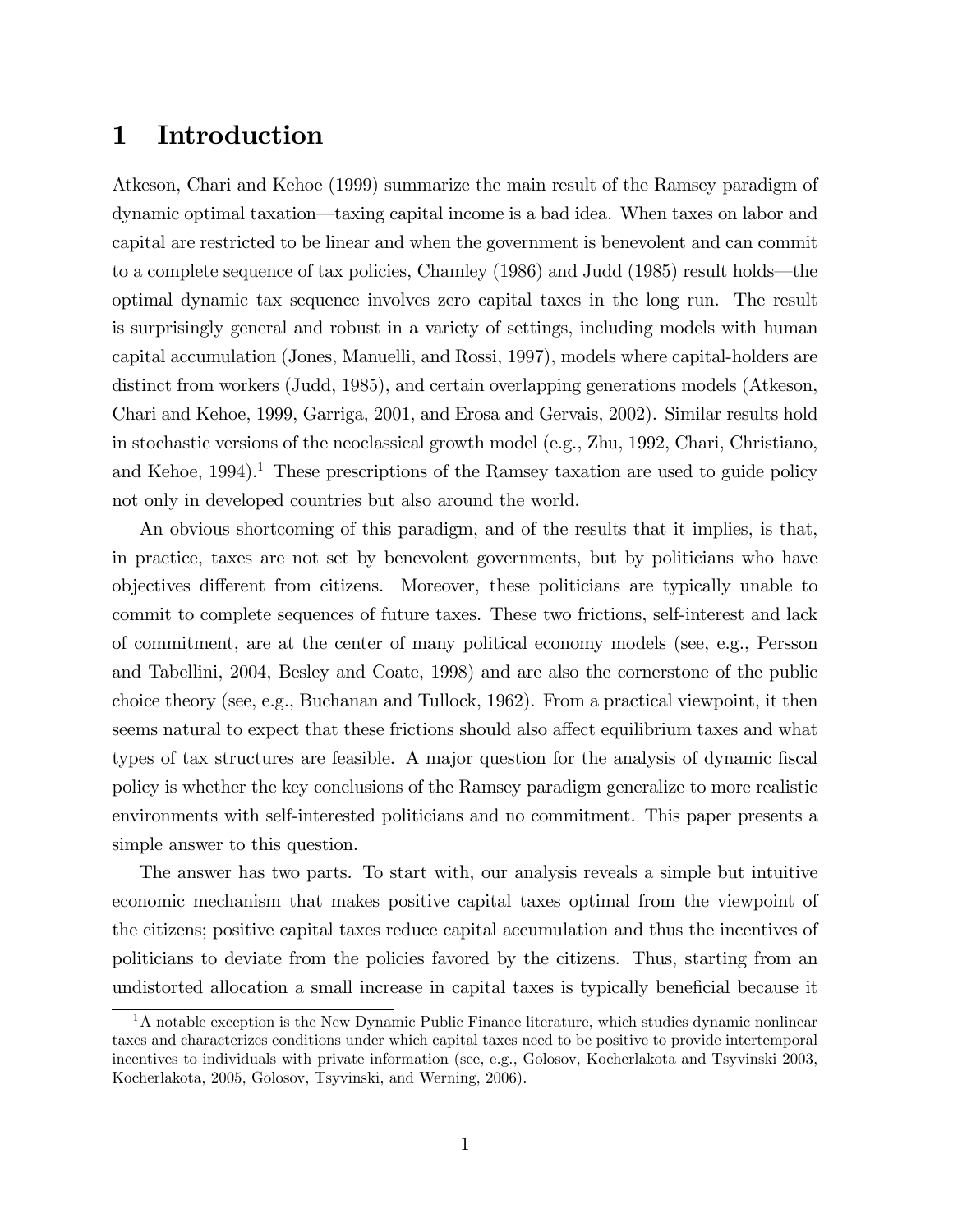relaxes the political economy constraints. Despite this first-order effect, we also show that the result that capital taxes should be equal to zero in the long run generalizes to some political economy environments. That is, even when taxes are set by self-interested politicians with no commitment power to future tax sequences, the best sustainable equilibrium may involve zero taxes.

More specifically, we model the political economy of taxation using a version of the political agency models by Barro (1973) and Ferejohn (1986). In this model, taxes are the outcome of a dynamic game between politicians and citizens. While politicians have the power to set taxes, they are potentially controlled by the citizens, who can remove them from power using elections or other means. We analyze a neoclassical growth model, where self-interested politicians decide on linear taxes on labor and capital income and manage government debt. The amount that is left after servicing debt and financing public goods constitutes the rents for the politician in power. The interactions between citizens and politicians define a dynamic game. We characterize the best subgame perfect equilibrium (SPE) of this game from the viewpoint of the citizens.<sup>2</sup> We show that this problem is similar to the dynamic taxation problems in the literature except for the addition of a sequence of *sustainability constraints* for politicians, which ensure that politicians are willing to choose a particular sequence of capital and labor income taxes.

Our first result is that despite the self-interested objectives (rent-seeking behavior) of politicians and the lack of commitment to future policies, the best equilibrium will involve zero capital taxes as in the celebrated Chamley-Judd result, provided that politicians are as patient as the citizens. The intuition for this result is that the society can structure dynamic incentives to politicians in such a way that, in the long-run, rents to the politicians can be provided in a non-distortionary way. This result shows that the Chamley-Judd conclusion concerning the desirability of zero capital taxes in the long run has wider applicability than previously considered.

Our second result, however, delineates a specific reason for why positive capital taxes might be desirable. If politicians are more impatient than the citizens (which may be a better approximation to reality than the politicians having the same patience as the citizens, for example, because of exogenous turnover), the best equilibrium involves long-

<sup>2</sup>Our focus on the best SPE is motivated by our attempt understand what the best feasible tax structures will be in the presence of political economy and no commitment constraints. Naturally, the dynamic game we specify has other equilibria, and many of these exhibit greater inefficiencies than the best SPE characterized here. We believe that focusing on the best SPE highlights the dynamic economic forces affecting capital taxes in the clearest possible way.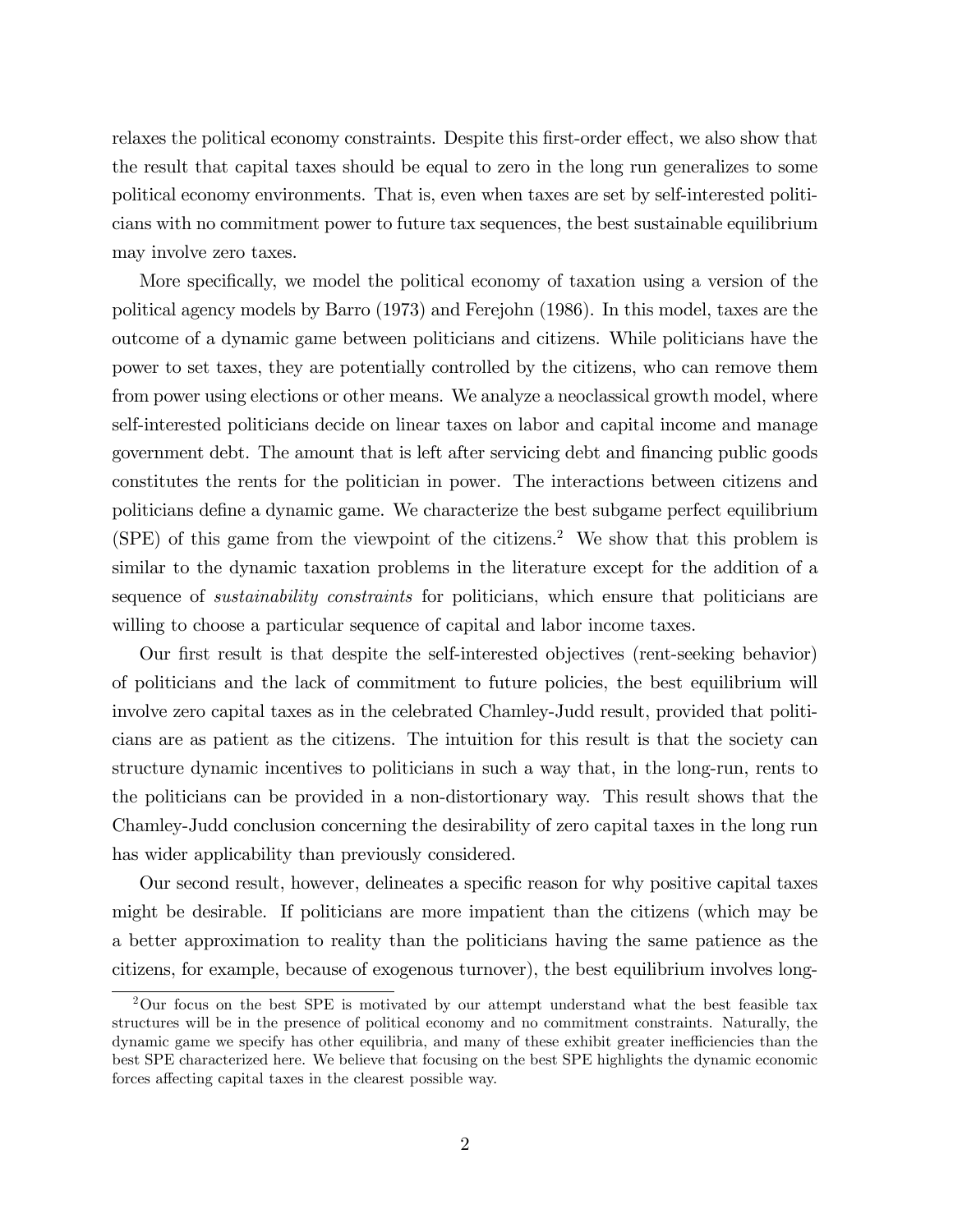run capital taxes as well as additional distortions on labor supply. The reason for the presence of positive long-run capital taxation in this case is that, when politicians are less patient than the citizens, the political sustainability constraint remains binding even asymptotically. This increases the marginal cost of saving (and also of supplying labor for the citizens) because any increase in output must now also be accompanied with greater payments to politicians to provide them with the appropriate incentives. Intuitively, starting from a situation with no distortions (and zero capital taxes), an increase in capital taxation has a second-order effect on the welfare of the citizens holding politician rents constant, but reduces the capital stock of the economy and thus the rents that should be provided to politicians by a first-order amount. Consequently, positive capital taxes will be beneficial to citizens when political sustainability constraints are binding. It is also important to emphasize that such an allocation indeed requires distortionary taxes. If capital taxes were equal to zero, each individual would have an incentive to save more and the capital stock would be too high relative to the one that maximizes the utility of the citizens. Therefore, the "second-best allocation" can be decentralized only by using distortionary (linear) taxes.

Overall, our results suggest that the conclusions of the existing literature may have wider applicability than the framework with a benevolent government typically considered in the literature. But, they also highlight a new reason for why positive capital taxes might be useful, and thus suggest caution in applying these results in practice, especially when politicians are short-sighted either because electoral controls are imperfect or because of exogenous turnover or other reasons.

Important precursors to our paper include Brennan and Buchanan (1980) and Wilson (1989), who argue for distortionary taxes to be used to curb the negative political economy effects. In a more recent contribution, Becker and Mulligan (2003) argue that inefficient taxes may be beneficial as a way of reducing excessive spending by politicians and provide empirical evidence consistent with this view. Besley and Smart (2007) emphasize the importance of Öscal restraints in political agency models where politicians are controlled by elections. None of these papers consider the implications of political economy concerns for long-run capital taxation. Persson and Tabellini (1994) study a political model of capital taxation and show that necessary commitment under representative democracy corresponds closely to that provided by the actual institutions of most democracies. Basseto (1996) explores how to sustain debt in the an economy of renters and voters.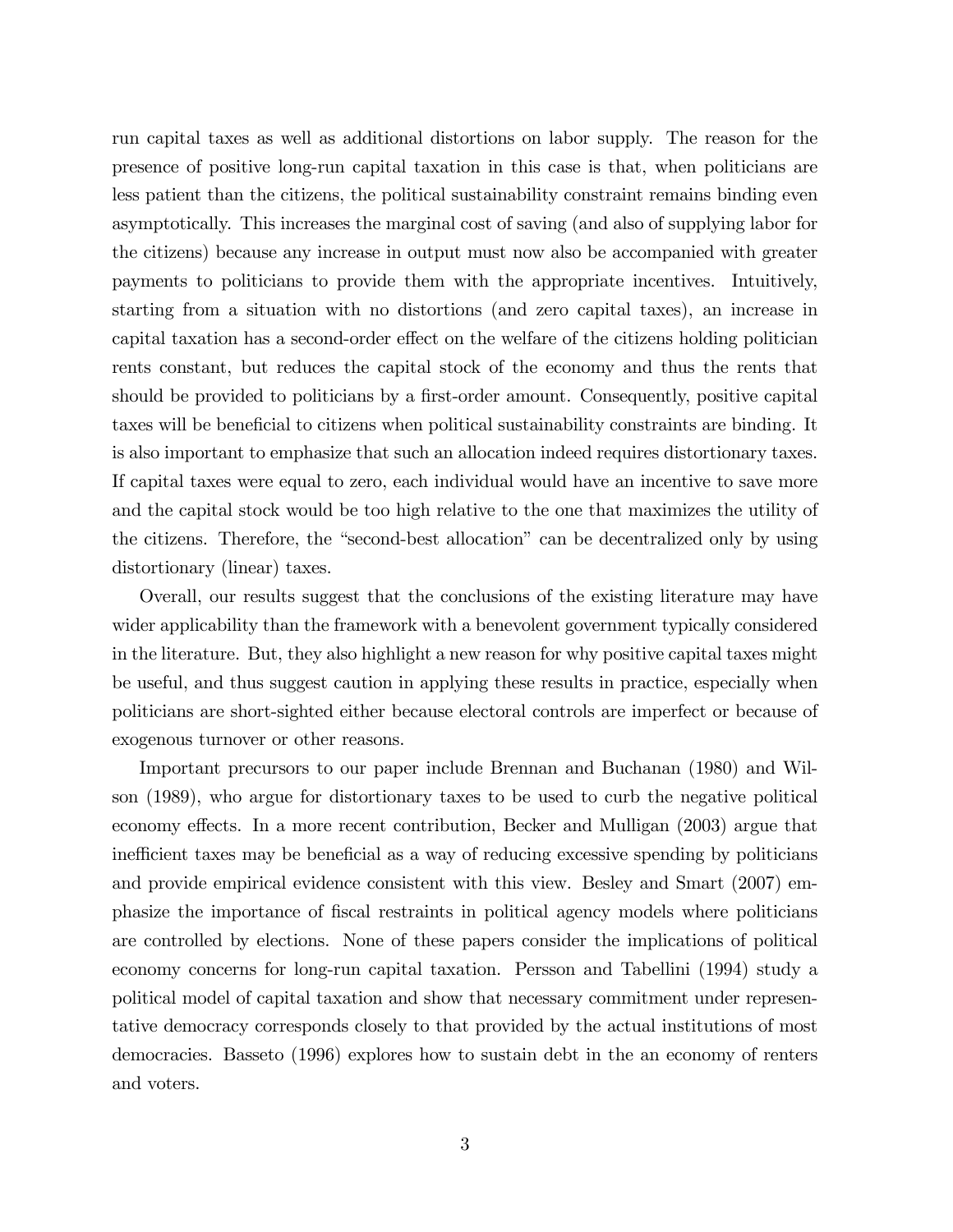Our analysis builds on earlier work by Chari and Kehoe (1990, 1993), who study dynamic Öscal policy as a game between a benevolent (potentially time-inconsistent) government and citizens, and on Acemoglu, Golosov and Tsyvinski (2008, 2010). Acemoglu, Golosov and Tsyvinski (2008) develop a benchmark framework for the analysis of government policy in the context of a dynamic game between a self-interested government and citizens, but focus on situations in which there are no restrictions on tax policies. Acemoglu, Golosov and Tsyvinski (2010) use this framework for the analysis of the political economy of taxation and dynamic Mirrlees economies – the restrictions on taxes in that paper are endogenous and result from incentive compatibility constraints due to incomplete information. In our paper, we focus on the canonical Ramsey setup, where government is limited to linear (distortionary) taxes.

Most closely related to our paper is the recent work by Yared (2010), who studies dynamic Öscal policy in a stochastic general equilibrium framework with linear taxes under political economy constraints similar to ours. The main difference is that Yared's analysis does not incorporate capital, which is the focus of the present paper. In a political economy setup similar to ours, Caballero and Yared (2010) also study the dynamics of taxes, though they focus on a stochastic environment with aggregate shocks and ignore the role of capital taxation.

Our paper is also related to Benhabib and Rustichini (1997) and to recent work by Reis (2007) on optimal policy with benevolent government without commitment.<sup>3</sup> Albanesi and Armenter  $(2007a,b)$  provide a unified framework for the study of intertemporal distortions, though their framework does not incorporate explicit political economy considerations or allow the planner (politicians) and the agents to have different discount factors. Aguiar and Amador  $(2009)$  provide a tractable model for the effects of dynamic political economy on policy and capital accumulation. Several papers study Markov perfect equilibria in models of dynamic fiscal policy with time inconsistency or with political economy elements. Hassler, Krusell, Storesletten and Zilibotti (2008), for example, show the possibility of positive long-run taxation and cycles in an environment with age-dependent capital depreciation rates. Aguiar, Amador, and Gopinath (2007, 2009) characterize optimal taxes and debt policy in a small open economy. Hassler, Krusell, Storesletten and Zilibotti (2005), Song, Storesletten and Zilibotti (2009) and Battaglini and Coate (2008)

<sup>&</sup>lt;sup>3</sup>There is also a large quantitative literature on time-inconsistent tax policies with benevolent politicians (social planners). For example, Klein, Krusell, and Rios-Rull (2008) focus on time consistent Markovian equilibria, while Phelan and Stacchetti (2001) study more general sustainable equilibria in such environments.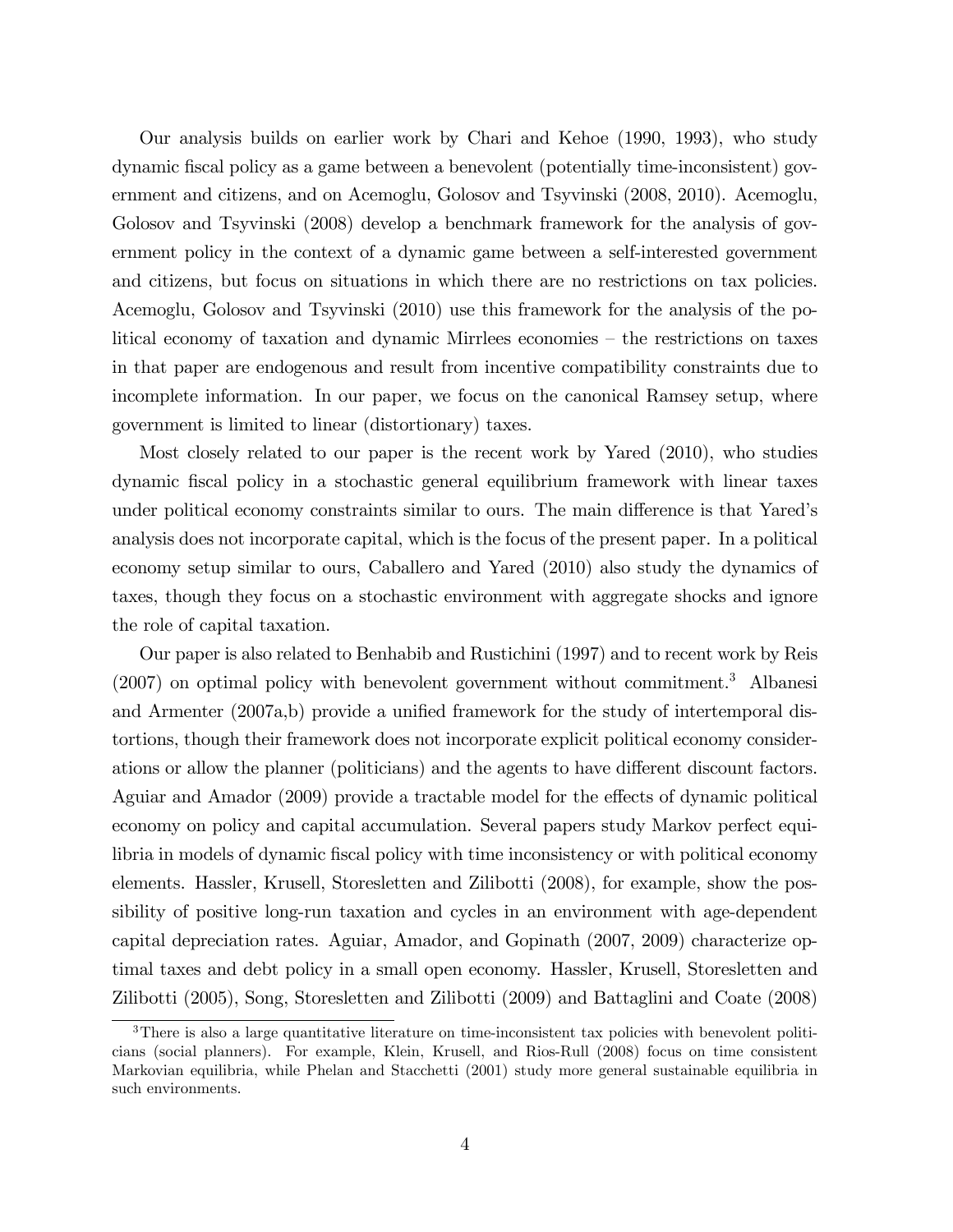study dynamic taxation in the presence of different political economy elements. Armenter (2007) shows that in a two-class, stochastic economy similar to that in Judd (1985), the standard Ramsey policy sequence can be sustained if policy revisions require unanimity to be approved. Farhi and Werning (2008) and Sleet and Yeltekin (2006, 2008) study dynamic fiscal policy in an environment with private information and lack of commitment or political economy constraints, and show that constrained optimal policies in these environments can be characterized as a solution to an optimal planning problem with a discount factor greater than the true discount factor.

The rest of the paper is organized as follows. The next section presents our model and the characterization of equilibrium. It presents all of our main theoretical results. Section 3 illustrates these theoretical results using a simple quantitative exercise. Section 4 concludes.

#### 2 Model and Main Result

We start by setting up a neoclassical economy with Ramsey taxation closely following the standard treatment in Chari and Kehoe (1998). We then introduce the political economy constraints.

Consider an infinite-horizon discrete-time economy populated by a continuum of measure 1 of identical consumers with preferences

$$
\sum_{t=0}^{\infty} \beta^t \left[ u\left(c_t\right) - h\left(l_t\right) \right],\tag{1}
$$

where  $c \geq 0$  denotes consumption,  $l \geq 0$  is labor supply, and  $\beta \in (0,1)$  is the discount factor of the citizens. We make the standard assumptions on preferences that  $u : \mathbb{R}_+ \to \mathbb{R}_+$ and  $h : \mathbb{R}_+ \to \mathbb{R}_+$  are twice continuously differentiable and strictly increasing;  $u(\cdot)$  is strictly concave and  $h(\cdot)$  is strictly convex. In addition, we impose the following standard Inada conditions on preferences:

- 1.  $\lim_{l\to 0} h'(l) = 0$ . Moreover, there exists some  $\overline{L} \in (0, \infty)$  such that  $\lim_{l\to \overline{L}} h'(l) =$  $\infty$ . This feature implies that the marginal disutility of labor becomes arbitrarily large when individuals supply the maximum amount of labor, L.
- 2.  $\lim_{c \to 0} u'(c) = \infty$  and  $\lim_{c \to \infty} u'(c) = 0$ .

We use subscript  $i$  to denote an individual citizen and designate the set of citizens by I. Each citizen starts with an identical initial endowment of capital  $k_0 = K_0$  at time  $t = 0$ .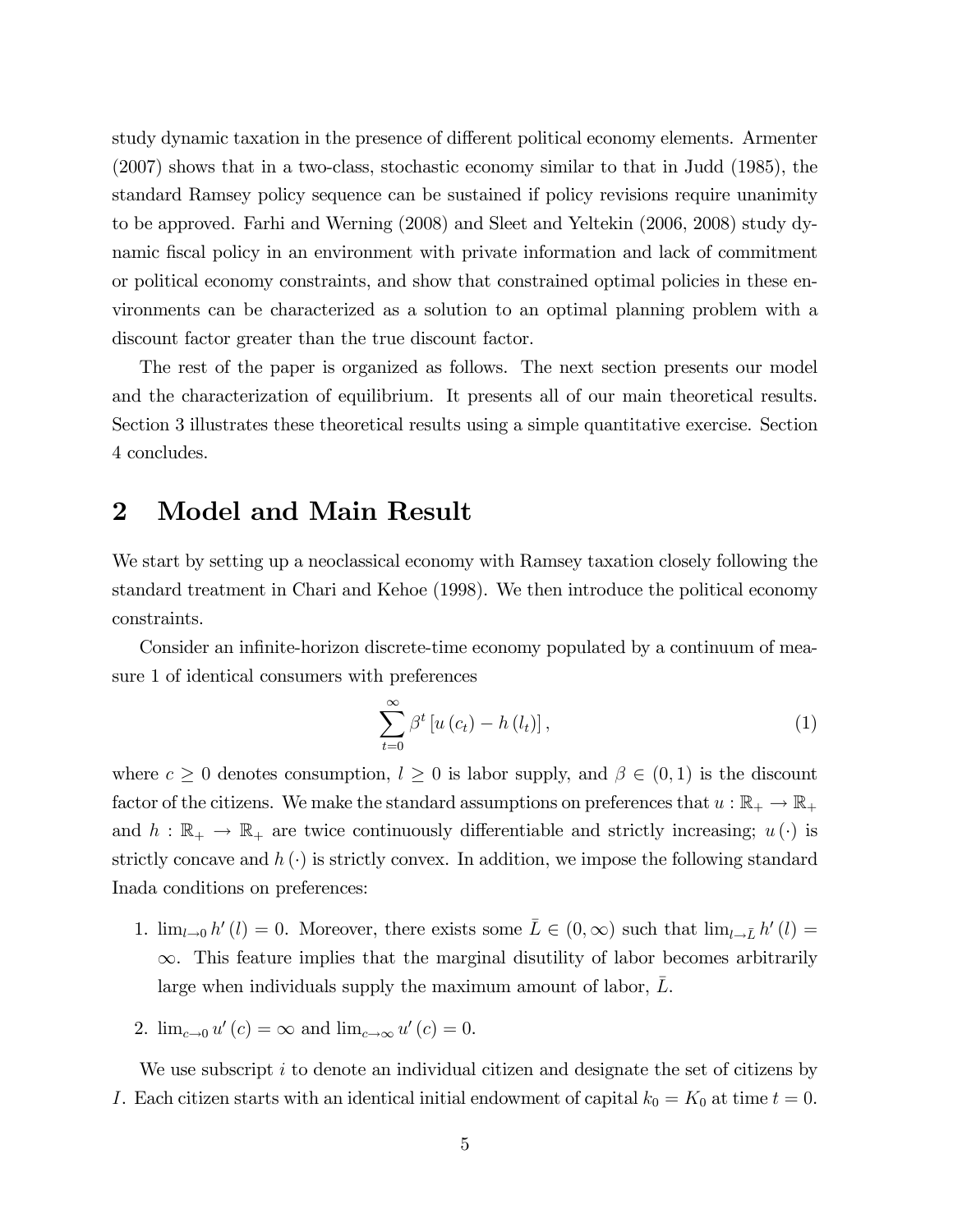At time t, an amount of public goods  $g_t$  needs to be financed, otherwise, the utility of the households is arbitrarily low (or equal to  $-\infty$ ).<sup>4</sup> The unique final good of the economy can be produced via the aggregate production function  $F(K, L)$ , where  $K \geq 0$  denotes the aggregate capital stock, and  $L \geq 0$  denotes the aggregate labor provided by all the citizens. We assume that  $F$  is strictly increasing and concave in both of its arguments, continuously differentiable (with derivatives denoted by  $F_K(\cdot, \cdot)$  and  $F_L(\cdot, \cdot)$ ), and exhibits constant returns to scale. Throughout, to simplify notation, we interpret  $F(\cdot, \cdot)$  as the production function inclusive of undepreciated capital. Finally, we also assume that the aggregate production function satisfies the following natural requirements:

- a. there exists  $\bar{K} < \infty$  such that  $F(\bar{K}, \bar{L}) < \bar{K}$ . This assumption ensures that the steady-state level of output has to be finite (since by the concavity of  $F$ , it also implies that  $F(K,\bar{L}) < K$  for all  $K \geq \bar{K}$ ;
- b.  $F_K(K, 0) = 0$  for all K. This assumption implies that when there is no employment, the marginal product of capital is equal to 0.

Factor markets are competitive, and thus the wage rate and the interest rate (which is also the rental rate of capital) at time  $t, w_t$  and  $r_t$ , satisfy

$$
w_t = F_L(K_t, L_t) \text{ and } r_t = F_K(K_t, L_t).
$$
 (2)

The only tax instruments available to the government are linear taxes on capital,  $\tau_{k,t} \leq 1$ , and labor income,  $\tau_{l,t} \leq 1$ . The government can also use one-period non-state contingent bonds for debt management (see below). Taxation and debt management decisions at time t are made by the politician in power. There is a set  $\mathcal I$  of potential politicians with identical preferences defined on their own consumption,  $x_t \geq 0$ . In particular, the utility of a typical politician at time  $t = 0$  is given by

$$
\sum_{t=0}^{\infty} \delta^t v(x_t),\tag{3}
$$

where  $v(\cdot)$  is strictly increasing, strictly concave, and continuously differentiable, with  $v(0) = 0$ . Note that the discount factor of politicians,  $\delta \in (0, 1)$ , is potentially different from that of the citizens,  $\beta$ .

<sup>&</sup>lt;sup>4</sup>More rigorously, we could define the utility function of each consumer as  $u(c_t, \gamma_t)$ , where  $\gamma_t = 1$ denotes that the public good is supplied at time t. We do not do so to simplify the notation.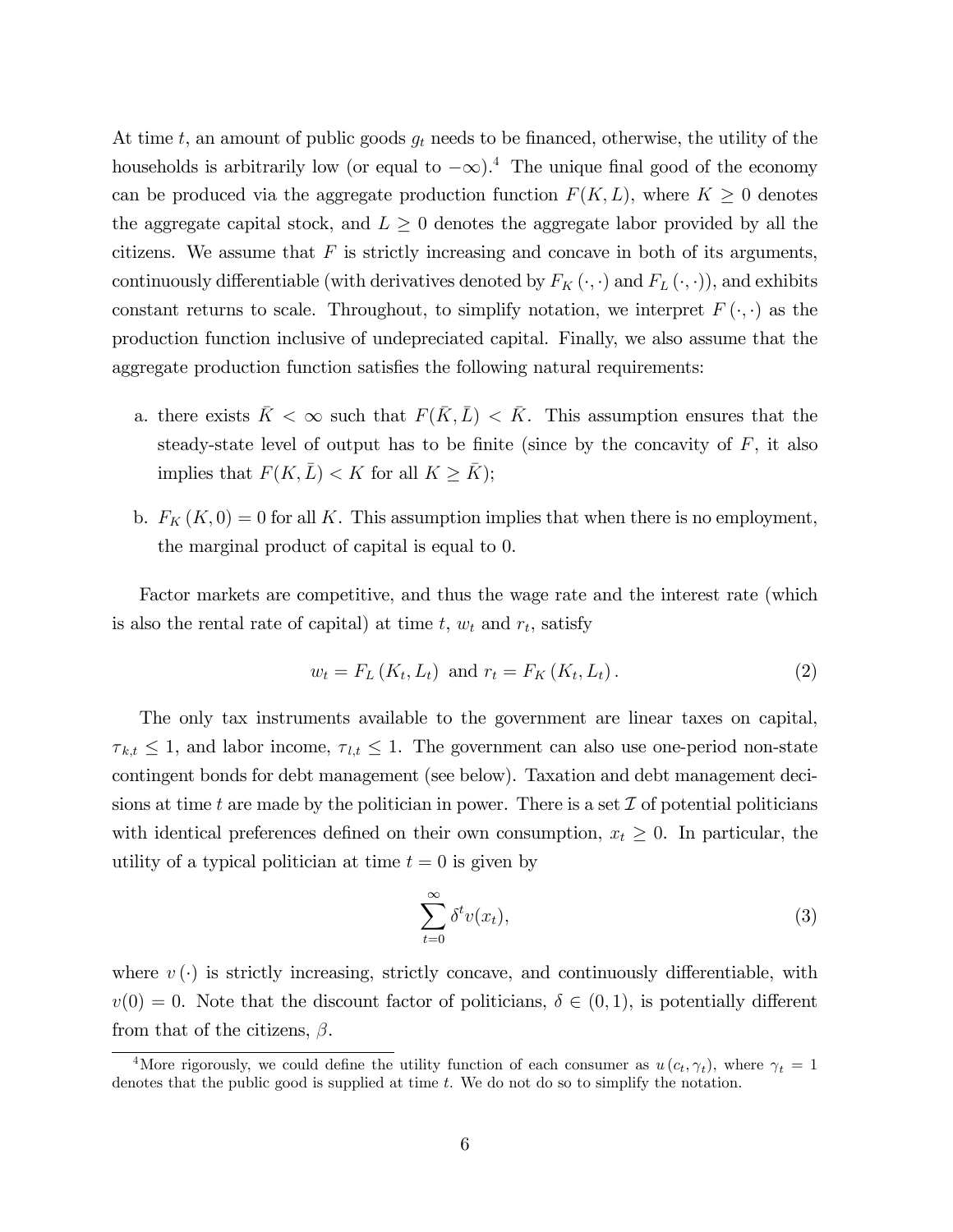Denote by  $\gamma_t \in \{0,1\}$  whether the government supplies the necessary public goods. Restricting this choice of  $\gamma_t$  to  $\{0,1\}$  is without loss of any generality, since anything less than the full amount of necessary public good provision leads to the same outcome (arbitrarily low utility for the households). Let  $b_t \in \mathbb{R}$  be the debt level of the government at time t (we restrict  $b_0 = 0$ ),  $q_{t+1} \geq 0$  denote the price of date  $t + 1$  government bonds at time t, and  $\iota_t \in \{0,1\}$  denote the debt default decision of the government, with  $\iota_t = 0$ corresponding to default at time t (which is feasible only when  $b_t > 0$ , that is, when the government is indebted at time  $t$ ). Since the population is normalized to 1, all quantities here stand both for aggregates and per capita levels.

The consumption of the politician,  $x_t$ , net debt payments, and government expenditures must be Önanced by taxation and new debt issuance, so the government budget constraint must be satisfied at all  $t$ .

$$
x_t + \gamma_t g_t + \iota_t b_t \leq \tau_{k,t} r_t K_t + \tau_{l,t} w_t L_t + q_{t+1} b_{t+1}.
$$
\n
$$
\tag{4}
$$

The left-hand side of  $(4)$  corresponds to the outlays of the government at time t, while the right-hand side denotes the revenues resulting from taxation of capital and labor income and issuance of new debt.

We introduce the default decision to ensure that (4) does not become infeasible along off-equilibrium paths. Notice also that government debt  $b_t$  is not specific to a politician. If the politician in power does not default on government debt at time  $t$ , but is replaced, the next politician will start period  $t + 1$  with debt obligations  $b_{t+1}$ . Throughout, we also take the sequence of necessary public good expenditures  ${g_t}_{t=0}^{\infty}$  as given and assume that this sequence is such that it is feasible to have  $\gamma_t = 1$  for all t (this assumption will be stated as a part of the relevant propositions below).

At any point in time one politician is in power. Citizens decide whether to keep the politician in power or replace him with a new one using elections.<sup>5</sup> Specifically, the timing of moves in each period is as follows.

1. At the beginning of period t, each citizen  $i \in I$  chooses labor supply  $l_{i,t} \geq 0$  and the output is being produced according to  $F(K_t, L_t)$ , where  $K_t \equiv \int$  $\sum_{i\in I} k_{i,t} di$  and  $L_t \equiv \int$  $\sum_{i\in I} l_{i,t} di$ , where  $k_{i,t} \geq 0$  denotes the capital holding of agent  $i \in I$  at time t. Citizen *i* receives factor payments  $w_t l_{i,t}$  and  $r_t k_{i,t}$ , with  $w_t$  and  $r_t$  as given in (2).

<sup>&</sup>lt;sup>5</sup>Since all citizens have the same preferences regarding politician behavior, we assume that they will all vote unanimously on replacement decisions. See Acemoglu, Golosov and Tsyvinski (2008) and Persson and Tabellini (2000, Chapter 4) for further discussion of various decision-making processes that citizens can use for replacing politicians.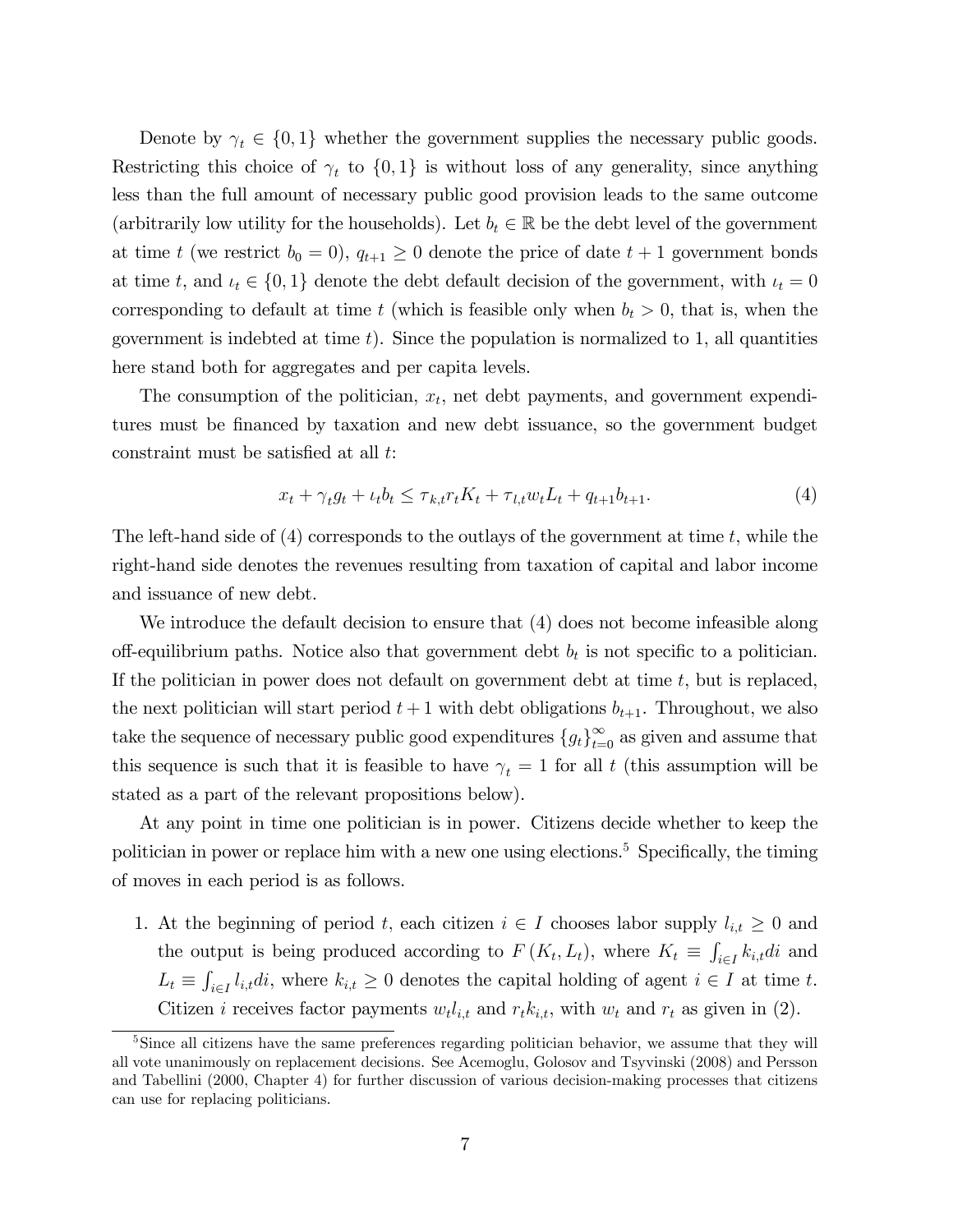- 2. The politician in power chooses linear taxes on capital and labor,  $\tau_{k,t}$  and  $\tau_{l,t}$ , respectively (with  $0 \leq \tau_{k,t}, \tau_{l,t} \leq 1$ ), and makes the decisions on public good provision,  $\gamma_t \in \{0, 1\}$ , and default,  $\iota_t \in \{0, 1\}$ . In addition, he announces a price  $q_{t+1} \geq 0$  for the next periodís government bonds at which an unlimited amount of bonds can be purchased or sold by the citizens. Given these choices, the politician's consumption level  $x_t \geq 0$  is determined from the government budget constraint (4) (if this constraint has no solution with  $x_t \geq 0$  and  $\gamma_t = 1$ , then necessarily  $\gamma_t = 0$ .
- 3. Given the politician's actions  $\{\tau_{k,t}, \tau_{l,t}, q_t, x_t, \iota_t, \gamma_t, q_{t+1}\}\text{,}^6$  each citizen  $i \in I$  chooses consumption,  $c_{i,t} \geq 0$ , and capital and government bond holdings for the next period,  $k_{i,t+1} \geq 0$  and  $b_{i,t+1}$ , subject to the individual flow budget constraint

$$
c_{i,t} + k_{i,t+1} + q_{t+1}b_{i,t+1} \le (1 - \tau_{l,t}) w_t l_{i,t} + (1 - \tau_{k,t}) r_t k_{i,t} + \iota_t b_{i,t}.
$$
 (5)

The right-hand side of this equation includes the individual's total income, comprising labor and capital income net of taxes and government bond payments. The left-hand side is the total expenditure of the individual at date t. As in Chari and Kehoe (1993) and in Yared (2010), we impose that the households choose debt  $b_t$ in a bounded interval that can be set arbitrarily large. This ensures that no Ponzi condition is satisfied both on and off the equilibrium path.

4. Citizens decide whether to keep the current politician in power or replace him,  $\rho_t \in \{0, 1\}$ , with  $\rho_t = 1$  denoting replacement.

The history at every node of the game,  $h^t$ , encodes all actions up to that point. Throughout, we look at pure strategy subgame perfect equilibria (SPE).<sup>7</sup> Note that consumers are anonymous and non-strategic in their private market behavior, though the representative citizen is strategic in his decision of whether to replace the current politician. Because households are anonymous, the public history  $h<sup>t</sup>$  does not contain information on individual actions and public decisions are not conditioned on these. The politician in power is strategic in his choice of policies. A strategy profile will constitute a SPE

<sup>&</sup>lt;sup>6</sup>Throughout, we refer to the tuple  $\{\tau_{k,t}, \tau_{l,t}, q_t, x_t, \iota_t, \gamma_t, q_{t+1}\}$  as policies or politician's actions. The sequence  ${g_t}_{t=0}^{\infty}$  is taken as given and we do not explicitly mention it as part of the policies.

<sup>7</sup>For a standard treatment of SPE in a game between a government and a continuum of citizens, see Chari and Kehoe (1990). A full definition of an SPE is more involved than what we state in the text, since it requires that we specify the equivalents of the government budget constraint (4) and the implementability constraint  $(9)$  below for arbitrary histories. Yared  $(2010)$  provides a full definition of an SPE in a related model, which can also be directly applied here. We omit the details to economize on space.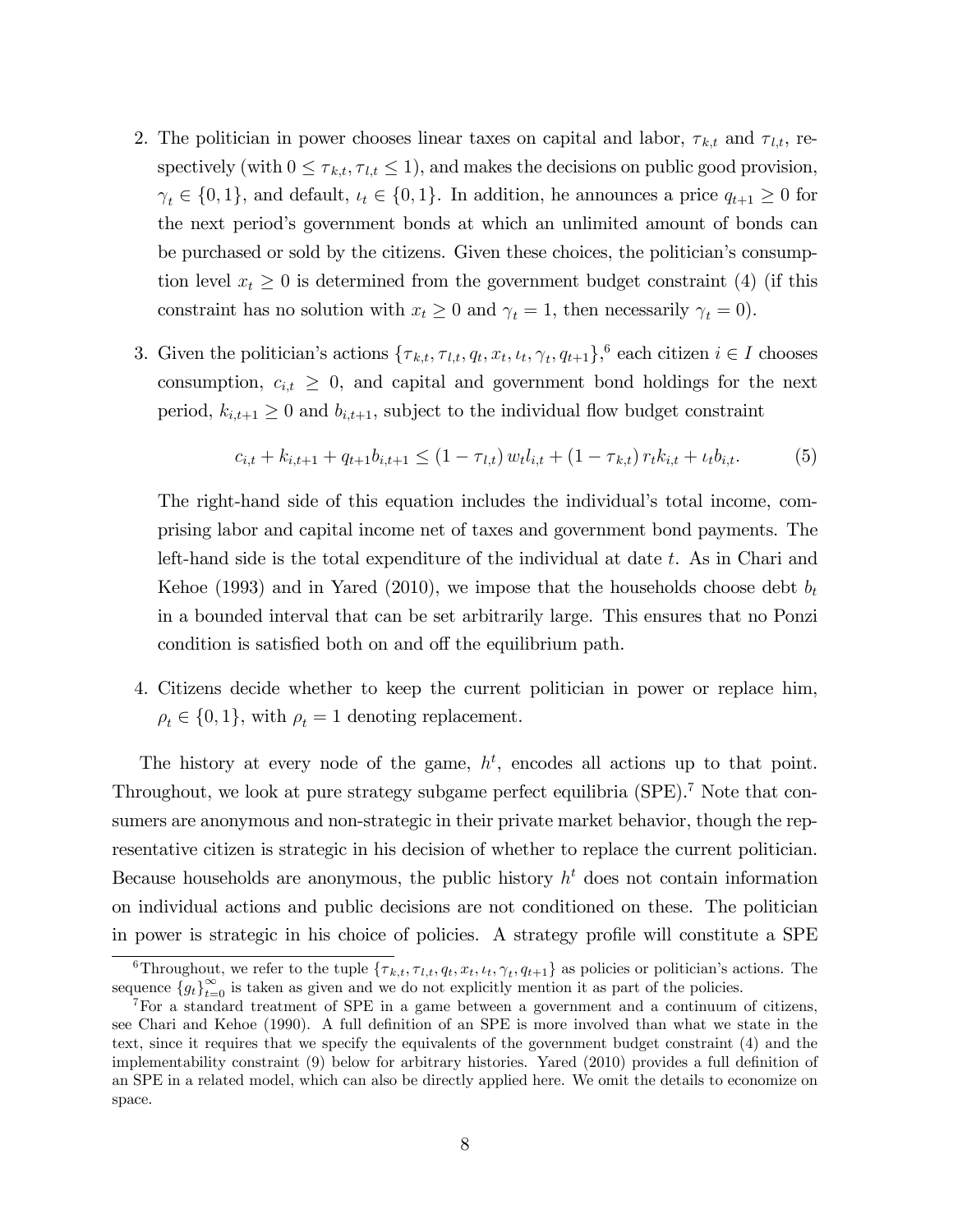if each individual (citizen and politician) plays a best response to all other strategies at each history  $h^t$ .

In addition, we will focus on the SPE that maximizes citizens' utility at time  $t = 0$ and refer to this as the best SPE. The focus on symmetric equilibria is to reduce notation (given the concavity of the utility function in (1), it is clear that the best equilibrium will be symmetric). The focus on the best equilibrium from the viewpoint of the citizens is motivated by our desire to understand the structure of the best sustainable allocations in an environment with self-interested politicians, i.e., to answer the question of what the best allocations are if the political constraints are present. The focus on the best SPE also makes our analysis comparable to the traditional models that look for the utilitymaximizing allocation from the viewpoint of the citizens. Clearly, other equilibria will feature greater inefficiency than the best SPE. In particular, we refer to a SPE by the along-the-equilibrium path actions, that is, as  $\{\tau_{k,t}, \tau_{l,t}, x_t, \iota_t, \gamma_t, \rho_t, c_t, l_t, b_t, q_{t+1}, k_{t+1}\}_{t=0}^{\infty}$ .

The first step in our analysis is to establish a connection between the SPE of the game described here and competitive equilibria (given policies). In particular, recall that even though there is a dynamic political game between the government and the citizens, each individual makes his economic decisions competitively, that is, taking prices as given.

**Definition 1** For a given sequence of policies  $\{\tau_{k,t}, \tau_{l,t}, x_t, \iota_t, \gamma_t, q_{t+1}\}_{t=0}^{\infty}$ , a **competitive equilibrium** is a sequence of allocations  $\left\{\hat{c}_t, \hat{l}_t, \hat{b}_t, \hat{k}_{t+1}\right\}_{t=0}^{\infty}$  together with prices  $\{\hat{r}_t, \hat{w}_t\}_{t=0}^{\infty}$ that satisfy

- i (utility maximization)  $\left\{\hat{c}_t, \hat{l}_t, \hat{b}_t, \hat{k}_{t+1}\right\}_{t=0}^{\infty}$  maximizes (1) subject to (5) given  $\{\tau_{k,t}, \tau_{l,t}, x_t, \iota_t, \gamma_t, q_{t+1}\}_{t=0}^{\infty}$  and  $\{\hat{r}_t, \hat{w}_t\}_{t=0}^{\infty}$ .
- ii (factor prices) factor prices  $\hat{w}_t$  and  $\hat{r}_t$  are given by (2) evaluated at  $K_t = \hat{k}_t$  and  $L_t = \hat{l}_t$  at each t.
- iii (government budget constraint) the government budget constraint  $(4)$  is satisfied at each t.
- iv (feasibility) the feasibility constraint

$$
\hat{c}_t + \hat{x}_t + \gamma_t g_t + \hat{k}_{t+1} \le F(\hat{k}_t, \hat{l}_t)
$$
\n
$$
\tag{6}
$$

is satisfied at each t.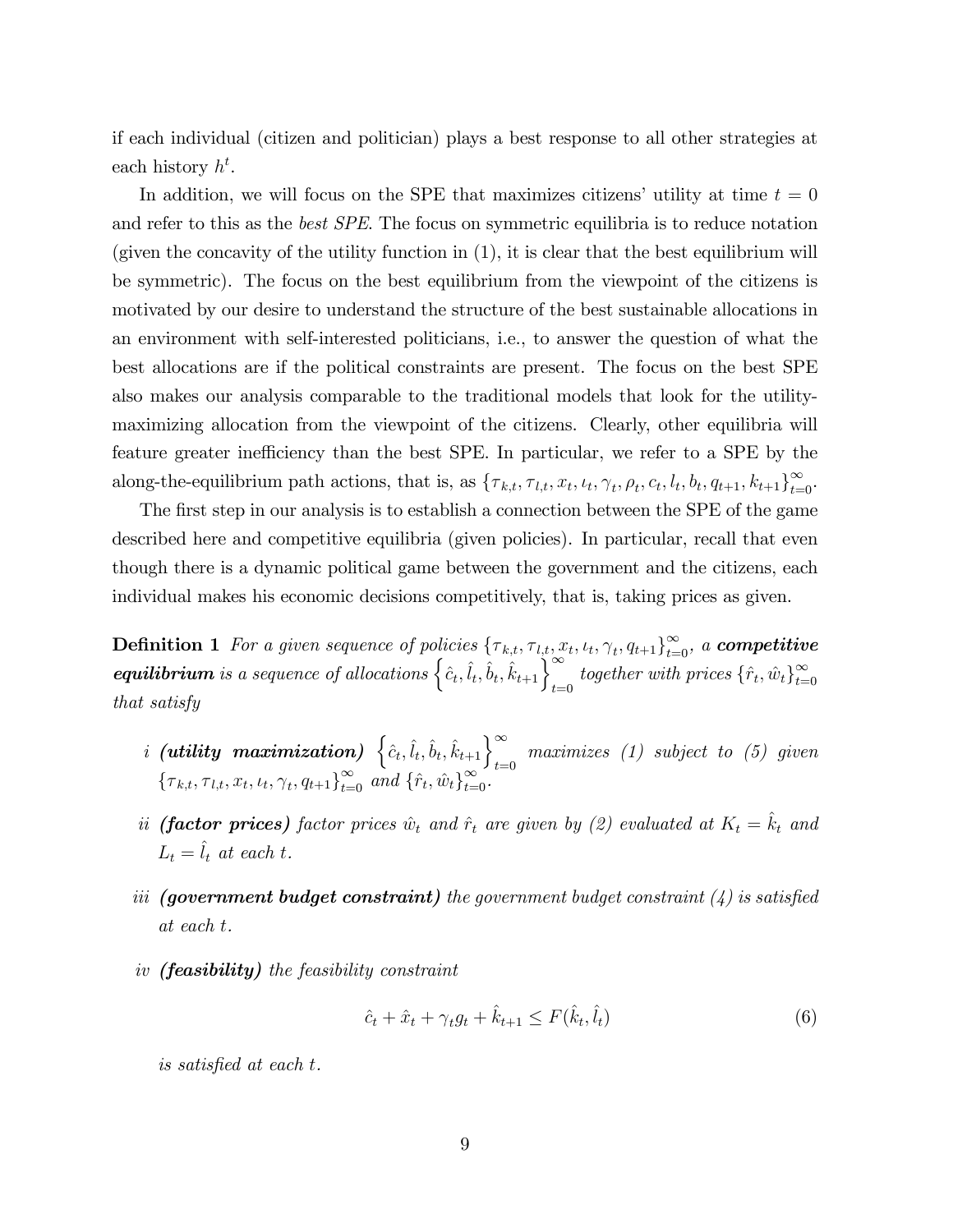Given the differentiability and the Inada-type assumptions imposed above, utility maximization requirement of a competitive equilibrium implies that, as long as  $\gamma_t = 1$ , the following two first-order conditions must hold

$$
(1 - \tau_{l,t})\hat{w}_t u'(\hat{c}_t) = h'(\hat{l}_t) \text{ and } (1 - \tau_{k,t})\beta \hat{r}_t u'(\hat{c}_t) = u'(\hat{c}_{t-1}).
$$
\n(7)

These are written for aggregates, suppressing the subscript  $i$ , for notational convenience. The first condition requires the marginal utility from an additional unit of labor supply to be equal to the marginal disutility of labor, and the second is the standard Euler equation for the marginal utility of consumption between two periods. In addition, no arbitrage implies that whenever there is no default  $\iota_t^* = 1$ , the value of holding capital and bonds must be the same, thus

$$
(1 - \tau_{k,t})\hat{r}_t = q_t^{-1}.\tag{8}
$$

If this condition did not hold, individuals would either not invest in physical capital or not hold any government bonds (since one of the two assets would have a higher certain rate of return than the other). Given the concavity of the utility-maximization problem of the citizens,  $(5)$ ,  $(7)$  and  $(8)$  are not only necessary but also sufficient. In view of this, we can first state the following preliminary result connecting the SPE in which the government does not default and provides the public good to a corresponding competitive equilibrium.

**Proposition 1** Consider any SPE  $\{\tau_{k,t}, \tau_{l,t}, x_t, \iota_t, \gamma_t, \rho_t, c_t, l_t, q_{t+1}, k_{t+1}\}_{t=0}^{\infty}$  with  $\gamma_t = \iota_t =$ 1 for all t. Then there exists a sequence  $\{\tau_{k,t}, \tau_{l,t}, x_t\}_{t=0}^{\infty}$  such that  $\{c_t, l_t, b_t, k_{t+1}\}_{t=0}^{\infty}$ , with associated prices  $\{r_t, w_t\}_{t=0}^{\infty}$ , is a competitive equilibrium given  $\{\tau_{k,t}, \tau_{l,t}, x_t, \iota_t, \gamma_t, q_{t+1}\}_{t=0}^{\infty}$ and  $\{g_t\}_{t=0}^{\infty}$ .

**Proof.** This result follows from the definition of the competitive equilibrium, Definition 1, the conditions on factor prices  $(2)$ , the first-order conditions on capital and labor  $(7)$ , and the no-arbitrage condition  $(8)$ . First, the SPE must satisfy the feasibility condition,  $(6)$ , by construction, thus the feasibility condition  $(iv)$  of Definition 1, and it also satisfies the government budget constraint  $(4)$  (with or without financing of government expenditures,  $\{g_t\}_{t=0}^{\infty}$ , since this is already specified by the sequence  $\{\tau_{k,t}, \tau_{l,t}, x_t, \iota_t, \gamma_t, \rho_t, c_t, l_t, b_t, q_{t+1}, k_{t+1}\}_{t=0}^{\infty}$ , so the government budget constraint in the competitive equilibrium (iii) is also satisfied. Finally, given  $\{c_t, l_t, b_t, k_{t+1}\}_{t=0}^{\infty}$  and  ${r_t, w_t}_{t=0}^{\infty}$ ,  ${\tau_{k,t}, \tau_{l,t}}_{t=0}^{\infty}$  must satisfy the first-order conditions on capital and labor (7) and  ${q_{t+1}}_{t=0}^{\infty}$  must satisfy the no-arbitrage condition (8), since if this were not the case, there would exist some equilibrium-path history  $h<sup>t</sup>$ , where an individual can deviate and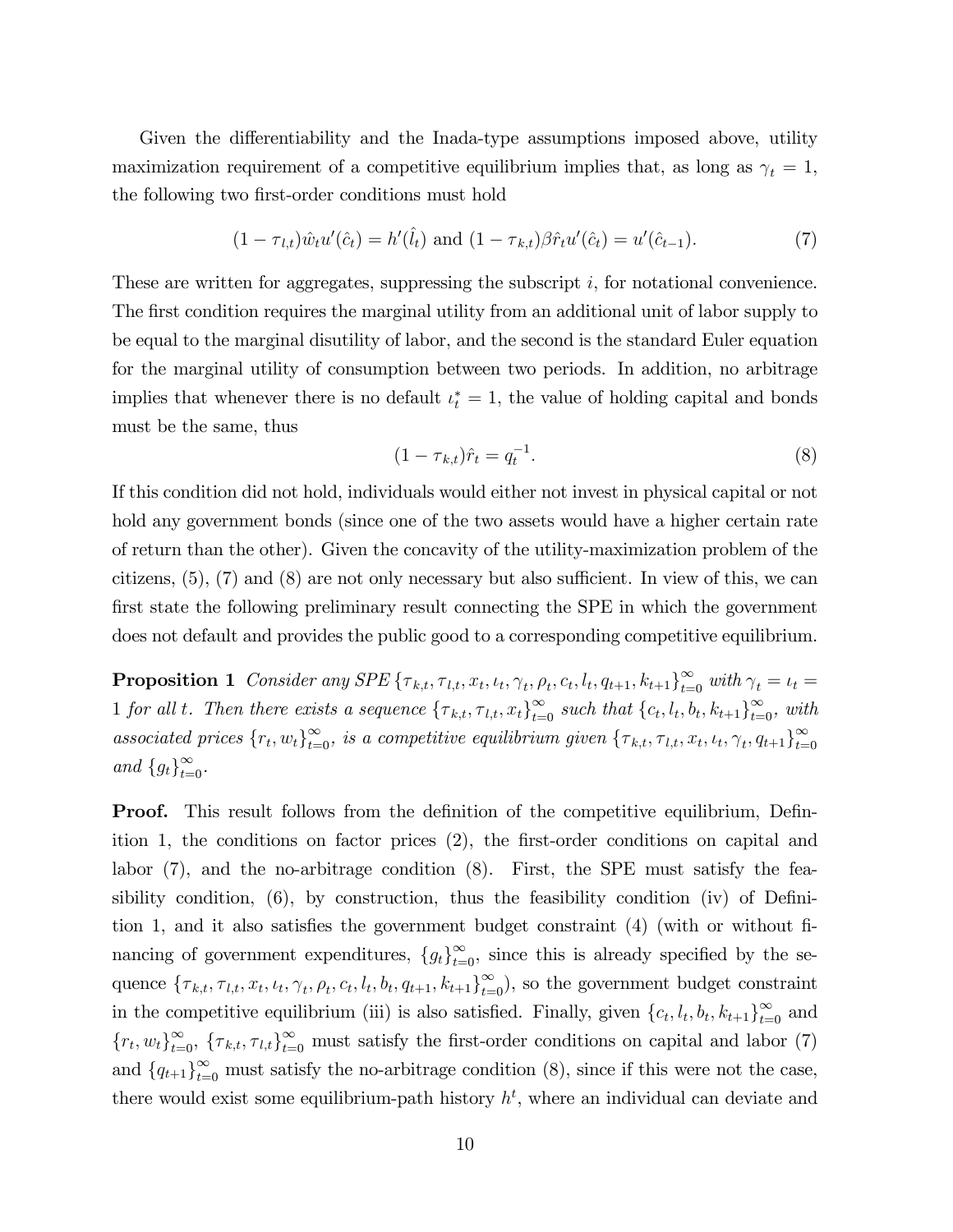improve his utility. Since  $(7)$  and  $(8)$  are necessary and sufficient for utility-maximization, the utility maximization condition in the competitive equilibrium  $(i)$  of Definition 1 is also satisfied.  $\blacksquare$ 

To make further progress, we use the standard technique in dynamic fiscal policy analysis of representing a competitive equilibrium subject to taxes by introducing an implementability constraint (e.g., Atkinson and Stiglitz, 1980, Chari and Kehoe, 1998, or Ljungqvist and Sargent, 2004). This primal approach has the advantage of turning the government (politician) maximization problem into one of choosing allocations rather than taxes.

**Proposition 2** Take the initial capital tax rate  $\tau_{k,0} \in [0,1)$ , the initial capital stock  $k_0 \geq 0$ . Suppose that  $\gamma_t = \iota_t = 1$  for all t. Then, the sequence  $\left\{\hat{c}_t, \hat{l}_t, \hat{b}_t, \hat{k}_{t+1}\right\}_{t=0}^{\infty}$  is a competitive equilibrium for some  $\{x_t, g_t\}_{t=0}^{\infty}$  if and only if it satisfies (6) and

$$
\sum_{t=0}^{\infty} \beta^t \left[ u'(\hat{c}_t)\hat{c}_t - h'(\hat{l}_t)\hat{l}_t \right] = u'(\hat{c}_0) \left[ (1 - \tau_{k,0}) F_K\left(k_0, \hat{l}_0\right) k_0 \right]. \tag{9}
$$

**Proof.** Substitute the necessary and sufficient first-order conditions for utility maximization given in (7) into the individual budget constraint, (5), and rearrange to achieve the required implementability constraint  $(9)$ . If this condition were not satisfied, it would imply that either at some  $t$ , utility-maximization fails or the individual budget constraint is not satisfied.  $\blacksquare$ 

For our further analysis it is useful to point out that not all sequences  $\{x_t, g_t\}_{t=0}^{\infty}$  are consistent with the existence of a competitive equilibrium. A competitive equilibrium does not exist if the present value of expenditures  $x_t + g_t$  exceeds the present value of the maximal tax revenues. We define set  $\Gamma$  as a set of all sequences  $\{x_t, g_t\}_{t=0}^{\infty}$  for which a competitive equilibrium exists. We call a sequence  $\{x_t, g_t\}_{t=0}^{\infty}$  feasible if it satisfies

$$
\{x_t, g_t\}_{t=0}^{\infty} \in \Gamma.
$$
\n<sup>(10)</sup>

We denote the interior of the set  $\Gamma$  by Int( $\Gamma$ ).

Given Proposition 2, the traditional analysis of optimal fiscal policy would proceed to Önd a sequence of allocation and the associated taxes that maximize the utility of the citizens while generating sufficient revenue to finance  $g_t$ . In our environment with political economy constraints, there are two crucial differences. First, the best SPE must also raise additional resources to finance government (politician) consumption,  $x_t$ . In particular, if we did not raise such resources and set  $x_t = 0$  for all t, the politician in power would be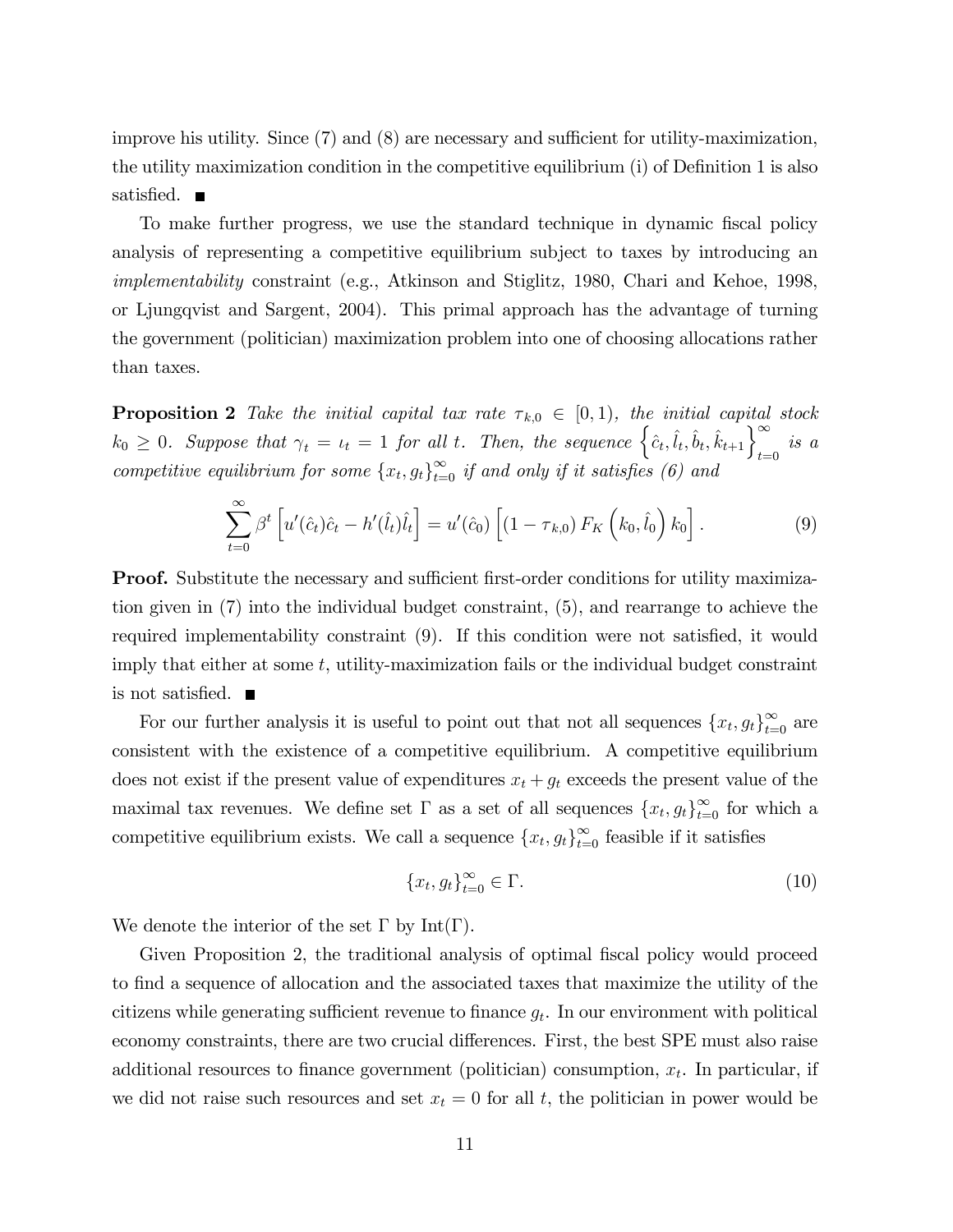better of by taxing capital and labor at a very high rate and consuming the proceeds even if this meant being ousted from power. Second, and related to the previous point, we must make sure that the politician in power never finds it beneficial to deviate from the implicitly-chosen sequence of allocations. This will be done by introducing another sequence of constraints, the political *sustainability constraints*. The previous argument already gives us clues about the form of these sustainability constraints should take. At any point in time, the politician in power can deviate, collect all production as tax revenue, and consume all the proceeds. More specifically, if government owns debt,  $b_t > 0$ , the politian defaults, sets  $u_t = \gamma_t = q_{t+1} = 0$ , and  $\tau_{k,t} = \tau_{l,t} = 1$ , so that his consumption  $x_t$ is equal from (4) to

$$
x_t = r_t K_t + w_t L_t = F(K_t, L_t).
$$

If  $b_t < 0$ , polititian still chooses  $\gamma_t = q_{t+1} = 0$ , and  $\tau_{k,t}$  and  $\tau_{l,t}$  are set to collect the maximum revenues while satisfying constraint (4). In particular, they are set to any level that satisfies

$$
\tau_{k,t}r_tK_t + \tau_{l,t}w_tL_t - b_t = F(K_t, L_t).
$$

The worst subgame perfect punishment from the viewpoint of the politician in power involves the citizens replacing this politician. After replacement, we assume that the politician receives zero consumption and obtains per period utility  $v(0) = 0$  in all future dates.<sup>8</sup> By the standard arguments in dynamic and repeated games (e.g., Abreu, 1988), it is sufficient to look at this worst punishment to characterize the best SPE. This best deviation for the politician combined with the worst punishment on the side of the citizens implies that the sustainability constraint at time  $t$  should take the form

$$
\sum_{s=0}^{\infty} \delta^s v(x_{t+s}) \ge v(F(k_t, l_t)).
$$
\n(11)

We next show that  $(11)$  is in fact the relevant sustainability constraint. In particular, the next proposition proves that if the best allocation subject to (11) involves the provision of the public good in all periods, then the best SPE will involves no political replacement (i.e., the initial politician will remain in power forever) and no default, and can be characterized as a solution to a simple maximization problem with (11) as an additional sustainability constraint.

<sup>&</sup>lt;sup>8</sup>The alternative would be to allow the politician to save and achieve consumption smoothing after the replacement. Whether or not we allow the politician to save after replacement has no effect on our results.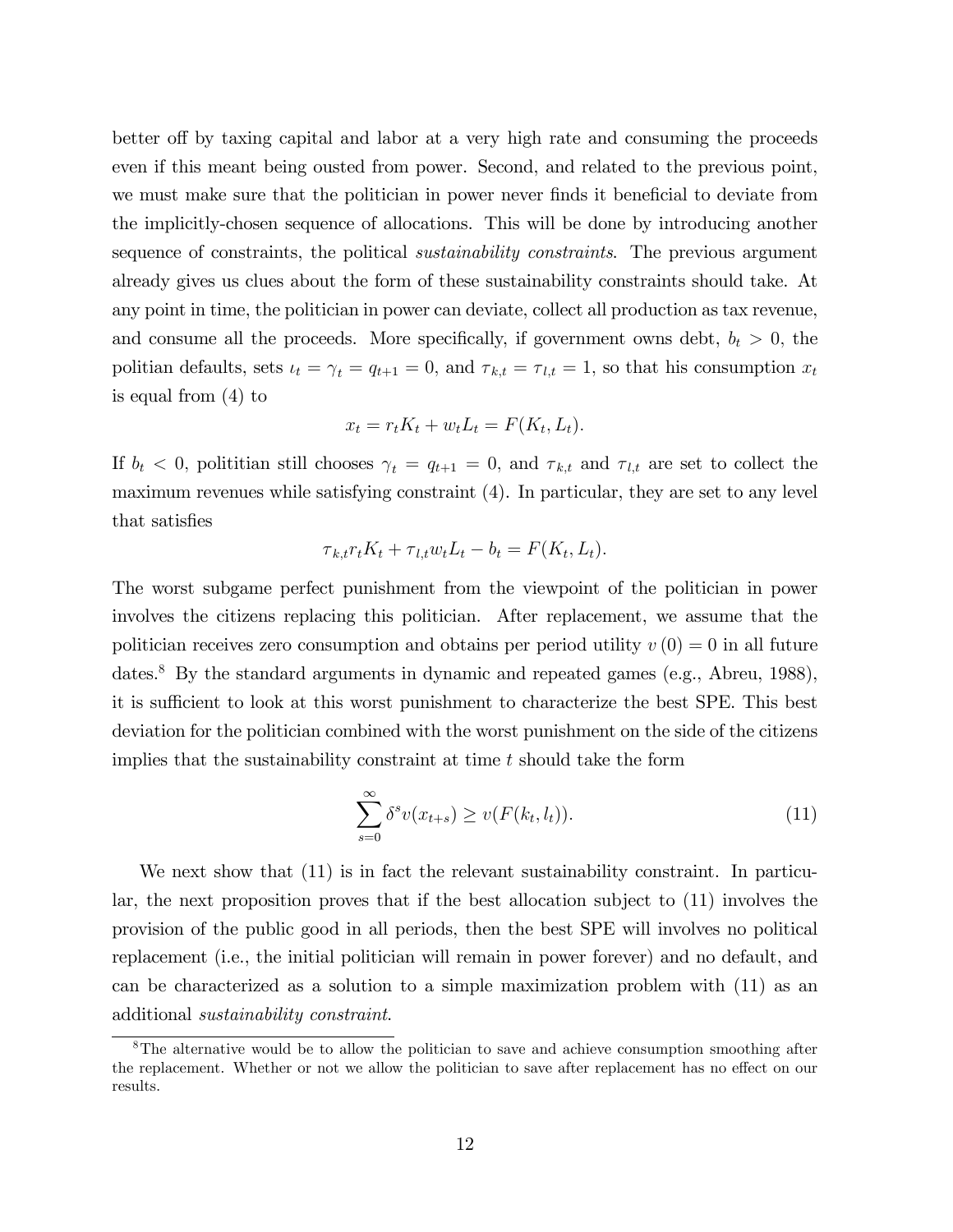**Proposition 3** Suppose that given the sequence  ${g_t}_{t=0}^{\infty}$ , any solution to the maximization of  $(1)$ , subject to the feasibility constraints,  $(6)$  and  $(10)$ , the implementability constraint  $(9)$ , and the political sustainability constraint  $(11)$  involves provision of the public good,  $\gamma_t = 1$ . Then, the best SPE  $\{\tau_{k,t}^*, \tau_{l,t}^*, b_t^*, \iota_t^*, \gamma_t^*, \rho_t^*, x_t^*, c_t^*, l_t^*, k_{t+1}^*, q_{t+1}^*\}$  involves no political replacement, the required public good provision in all periods and no default at all times (that is,  $\rho_t^* = 0$  and  $\gamma_t^* = \iota_t^* = 1$  for all t) along the equilibrium path. This best SPE can be characterized as maximizing the utility of the citizens (1), subject to the feasibility constraints  $(6)$  and  $(10)$ , the implementability constraint  $(9)$ , and the political sustainability constraint (11).

**Proof.** First, we show that no default occurs along the equilibrium path in the best SPE. This follows, since if  $\iota_t^* = 0$  and  $b_t^* > 0$  at some t (if  $b_t^* \leq 0$ ,  $\iota_t = 0$  is not allowed), then there would exist no price  $q_t$  at which individuals would buy bonds in the previous period  $t-1$ . Thus the allocation must have zero bonds,  $b_t^* = 0$ , which would then imply  $\iota_t^* = 1$ . This contradiction establishes that  $\iota_t^* = 1$  for all t. That the best SPE involves public good provision at all dates is also straightforward by the hypothesis of the proposition (that any solution to maximizing (1), subject to (6), (9), (10) and (11) involves  $\gamma_t^* = 1$ ).

Since  $\gamma_t^* = \iota_t^* = 1$ , the best SPE satisfies the conditions in Proposition 2, and thus (6), (9) and (10) . Also note that by the argument preceding the sustainability constraint (11), this equation is a necessary condition, since otherwise the politician can improve his utility by deviating.

We next prove that  $\rho_t^* = 0$  for all t, i.e., no political replacemnt along the equilibrium path. Suppose that there exists a best SPE that implements the maximization of  $(1)$ , subject to  $(6)$ ,  $(9)$ ,  $(10)$ , and  $(11)$ . Let this allocation be denoted by  $\{\tau_{k,t}^*, \tau_{l,t}^*, b_t^*, \iota_t^*, \gamma_t^*, \rho_t^*, x_t^*, c_t^*, l_t^*, k_{t+1}^*, q_{t+1}^*\}_{t=0}^{\infty}$ . We will then show that  $\rho_t^* = 0$  so the best SPE involves no political replacement along the equilibrium path.

To obtain a contradiction, suppose that the best SPE involves politician replacement along the equilibrium path. Then, the initial politician must be replaced after some equilibrium-path history  $\hat{h}^t$  (even though he has not deviated). At time t this politician is in power and pursues a policy that maximizes  $(1)$ , subject to  $(6)$ ,  $(9)$ ,  $(10)$ , and  $(11)$ . This implies that at  $t, \gamma_t^* = \iota_t^* = 1$  and the politician's sustainability constraint, (11), holds. Hence, the utility of the politician at time t must be at least  $v(F(k_t^*, l_t^*))$ . In particular, let us write the utility of this politician as

$$
V(k_{t}^{*}) \equiv v(x_{t}^{*}) + \delta V(k_{t+1}^{*}) \ge v(F(k_{t}^{*}, l_{t}^{*})), \qquad (12)
$$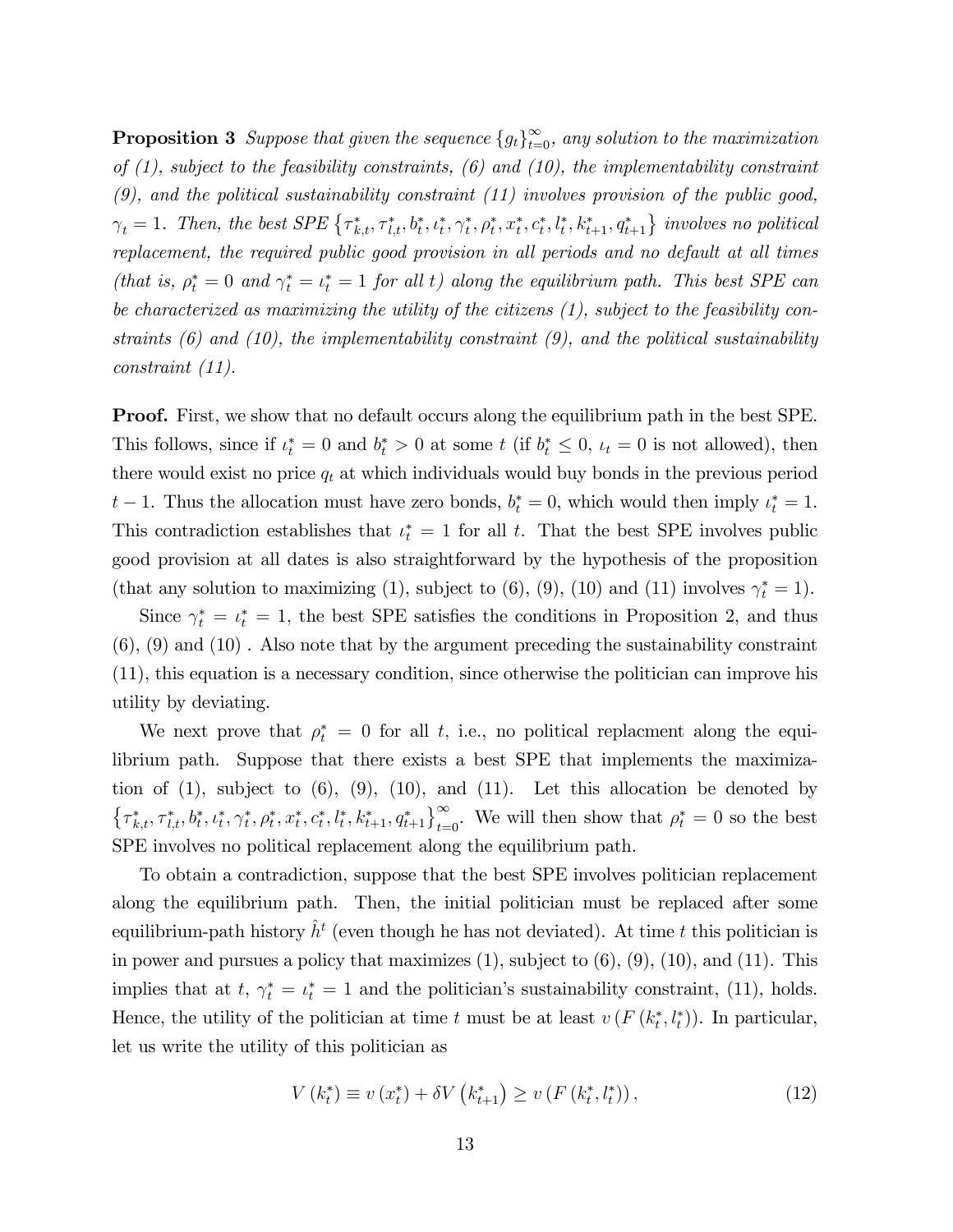where the first relation is just a definition, and the inequality is imposed by  $(11)$ . Here  $V(k_{t+1}^*)$  is the continuation utility of this politician, but since there is replacement in equilibrium (by hypothesis),  $V(k_{t+1}^*) = 0$ . After replacement, the next politician must be given a sequence of  $\{\hat{x}_{t+s}\}_{s=1}^{\infty}$  and the continuation utility is

$$
V^{R}\left(k_{t+1}^{*}\right) \equiv \sum_{s=1}^{\infty} \delta^{s} v(\hat{x}_{t+s}) \ge v\left(F\left(k_{t+1}^{*}, l_{t+1}^{*}\right)\right) > 0
$$

so that the sustainability constraint  $(11)$  for this new politician is satisfied. Now consider the following variation: do not replace the initial politician at  $\hat{h}^t$  and provide him with exactly the same continuation allocation as the new politician. By construction (and by the fact that all politicians are identical), this variation satisfies (11) after  $\hat{h}^t$ . Now, the time t utility of the initial politician after this variation is given as

$$
V^{A}(k_{t}^{*}) \equiv v(x_{t}^{*}) + \delta V^{R}(k_{t+1}^{*}) > v(F(k_{t}^{*}, l_{t}^{*})),
$$

where the strict inequality follows from (12) combined with the fact  $V^R (k_{t+1}^*)$  $V(k_{t+1}^*) = 0$ . But this implies that with this variation, the sustainability constraint, (11), for the initial politician at time t holds as strict inequality, thus  $x_t^*$  can be reduced and  $c_t^*$  can be increased, implying that  $\{\tau_{k,t}^*, \tau_{l,t}^*, b_t^*, c_t^*, \gamma_t^*, \rho_t^*, x_t^*, c_t^*, l_t^*, k_{t+1}^*, q_{t+1}^*\}$  could not have been a solution to the problem of maximizing  $(1)$ , subject to  $(6)$ ,  $(9)$ ,  $(10)$ , and (11), yielding a contradiction and establishing the claim that the best SPE must involve  $\rho_t^* = 0$  for all t.

To complete the proof, we only need to show that the maximization of (1), subject to (6), (9), (10) and (11) is a SPE. This follows straightforwardly from Proposition 1 and the fact that replacing a politician that has deviated from the implicitly-agreed tax sequence is a best response for the citizens given the history  $h^t$  up to that point. To see this, consider the following strategy profile; after a deviation the politician defaults on government debt (provided that  $b_t > 0$ ), does not finance  $g_t$ , and always chooses taxes  $\tau'_{k,t}$  and  $\tau'_{l,t}$  to consume all the output in the economy,  $F(K'_{t}, L'_{t})$ . This is a best response for the politician anticipating replacement at each date after deviation, and given this strategy by politicians, replacement after deviation is indeed a best response for the citizens.

We now can state and prove our main result, which characterizes the time path of taxes corresponding to the best SPE.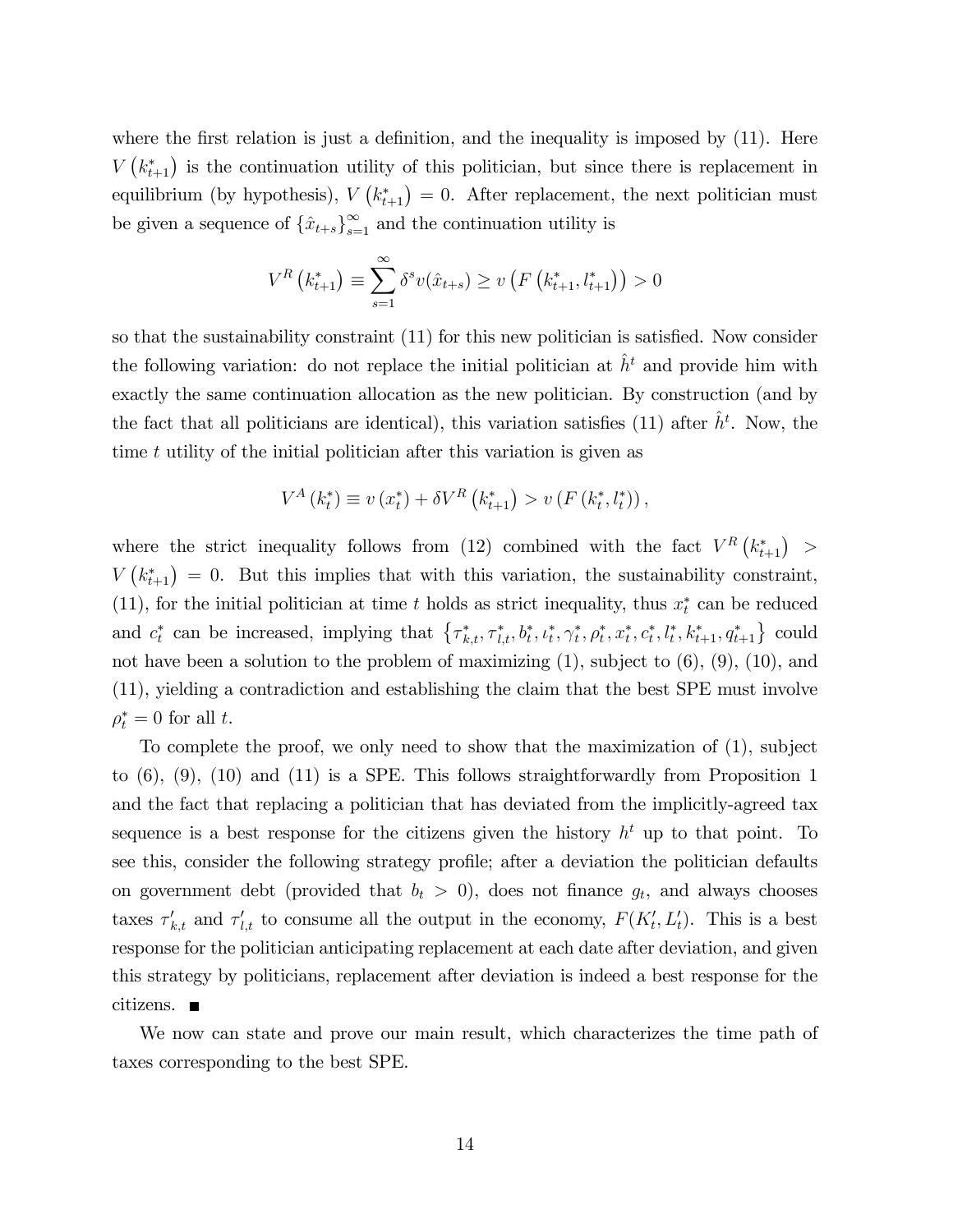**Proposition 4** Suppose that the maximization of  $(1)$ , subject to the feasibility constraints,  $(6)$  and  $(10)$ , the implementability constraint  $(9)$ , and the political sustainability constraint (11) involves  $\gamma_t = 1$  for all t, that  $\{g_t\}_{t=0}^{\infty}$  converges to some  $g^S > 0$ , and the best SPE equilibrium  $\{\tau_{k,t}^*, \tau_{l,t}^*, b_t^*, t_t^*, \gamma_t^*, \rho_t^*, x_t^*, c_t^*, l_t^*, k_{t+1}^*, q_{t+1}^*\}$  is such that the equilibrium allocation  $\{c_t^*, l_t^*, b_t^*, k_{t+1}^*\}_{t=0}^\infty$  converges to a steady state  $(c^S, l^S, b^S, k^S)$ . Suppose that  $\{x_t^*, g_t\}_{t=0}^{\infty} \in Int(\Gamma)$  and  $c^S > 0$ . Then we have that:

- 1. if the politicians are as patient as the citizens, i.e., if  $\delta = \beta$ , then the sustainability constraint (11) becomes slack as  $t \to \infty$ , and we have that  $\lim_{t \to \infty} \tau_{k,t}^* = 0$ ;
- 2. if the politicians are relatively less patient than the citizens, i.e., if  $\delta < \beta$ , then the sustainability constraint (11) binds as  $t \to \infty$ , and  $\lim_{t \to \infty} \tau_{k,t}^* > 0$ .

**Proof.** Since  $\{x_t^*, g_t\}_{t=0}^{\infty} \in \text{Int}(\Gamma)$ , constraint (10) does not bind and the sequence  $\{c_t^*, l_t^*, b_t^*, k_{t+1}^*\}_{t=0}^{\infty}$  is a solution to maximization of (1) subject to (6), (9) and (11). Write the Lagrangian for this problem and let  $\beta^t \lambda_t \geq 0$  be the Lagrange multiplier on the feasibility constraint (6),  $\eta$  on the implementability constraint (9) and  $\psi_t \geq 0$  on the participation constraint (11).

Differentiating the Lagrangian implies that the first-order necessary conditions with respect to  $c_t$ ,  $l_t$ ,  $k_{t+1}$ , and  $x_t$ , are

$$
u'(c_t^*) + \eta \left( u'(c_t^*) + u''(c_t^*)c_t^* \right) = \lambda_t,\tag{13}
$$

$$
h'(l_t^*) + \eta (h'(l_t^*) + h''(l_t^*) l_t^*) + \beta^{-t} \psi_t v'(F(k_{t+1}^*, l_{t+1}^*)) = \lambda_t F_L(k_{t+1}^*, l_{t+1}^*), \qquad (14)
$$

$$
\lambda_t = \lambda_{t+1} \beta F_K(k_{t+1}^*, l_{t+1}^*) - \beta^{-t} \psi_{t+1} v' \left( F(k_{t+1}^*, l_{t+1}^*) \right) F_K(k_{t+1}^*, l_{t+1}^*), \tag{15}
$$

$$
\lambda_t \beta^t = \sum_{s=0}^{\iota} \delta^{t-s} \psi_s v'(x_t^*). \tag{16}
$$

Note that by definition, the multiplier on the implementability constraint,  $\eta$ , must be finite. From (13) it follows that there exists  $\lim_{t\to\infty} \lambda_t = \lambda^S < \infty$ , because  $\lim_{t\to\infty} c_t^* =$  $c^S > 0$  is assumed to exist.

(Part 1) First, suppose that the discount factors of the politician and the citizens are equal,  $\delta = \beta$ . Then, (16) implies

$$
\lambda_t = \sum_{s=0}^t \beta^{-s} \psi_s v'(x_t^*).
$$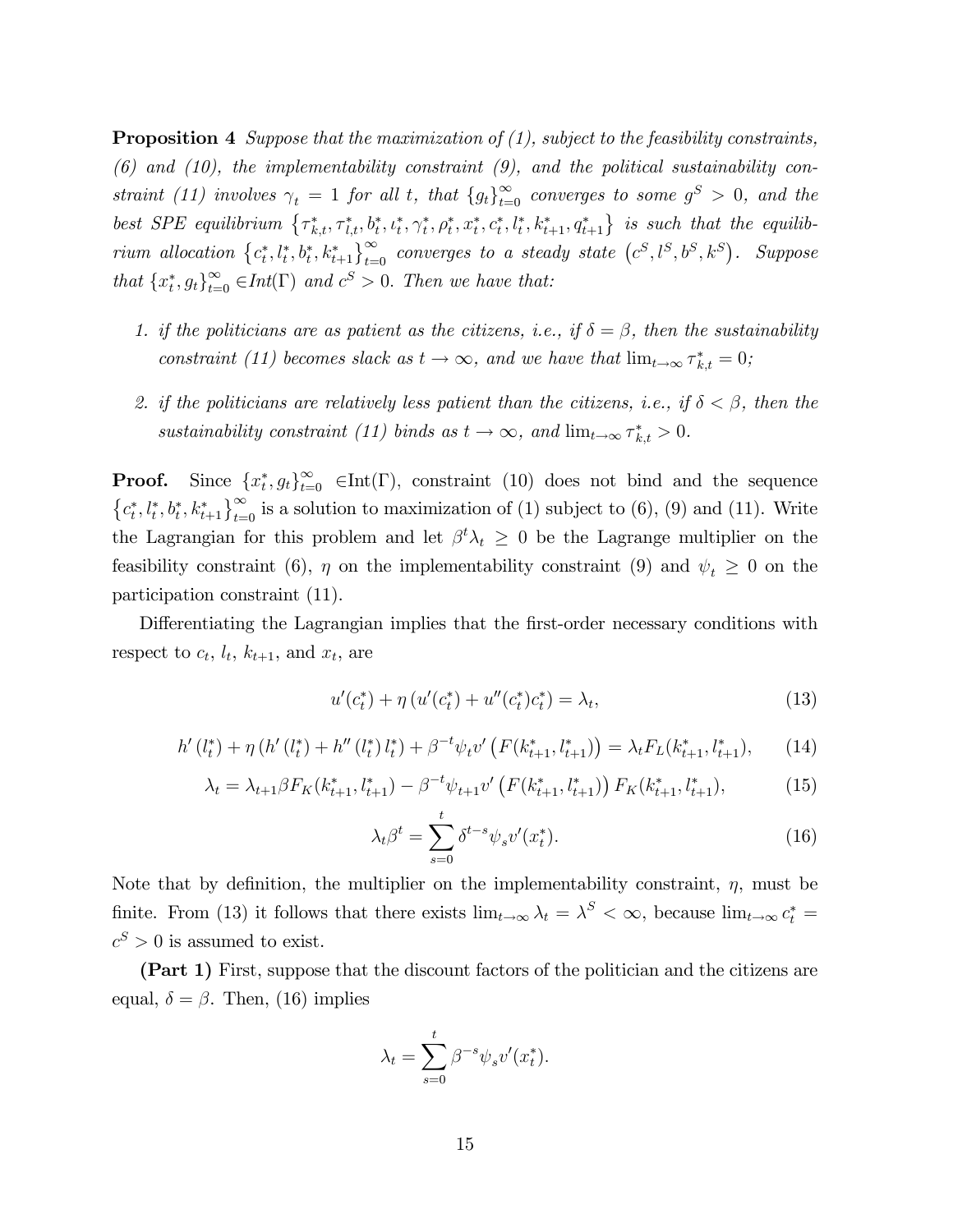Suppose, to obtain a contradiction, that  $\beta^{-t}\psi_t$  does not converge to zero. We know that  $x_t^* \to x^S$  from the feasibility constraint (6), which in a best SPE must be satisfied with equality: indeed, by hypothesis  $\{c_t^*, l_t^*, b_t^*, k_{t+1}^*\}_{t=0}^\infty$  converges to some steady state  $(c^S, l^S, k^S, b^S)$  and  $\{g_t\}_{t=0}^{\infty}$  converges to some steady state  $g^S$ . Then it must be the case that  $\lambda_t/v'(x^S) \to \infty$ . Since we proved that  $\lim_{t \to \infty} \lambda_t = \lambda^S < \infty$ , this is only possible if  $x^S \to 0$ . This implies that the sustainability constrain (11) is violated for sufficiently large t, unless  $F(k_t^*, l_t^*) \to 0$  (i.e., unless  $F(k^S, l^S) = 0$ ). But the latter would imply that  $\gamma_t$  goes to 0 in finite time (since  $g^S > 0$ ). By hypothesis, the maximization of (1) subject to (6), (9) and (11) yields a solution with  $\gamma_t > 0$  for all t. Consequently, the above-described allocation cannot be a best SPE, yielding a contradiction. We therefore conclude that  $\beta^{-t}\psi_t \to 0$ . Thus, as  $t \to \infty$ , (11) becomes asymptotically slack.

Let us next take the limit as  $t \to \infty$  in (13), (14) and (15). Using the fact that  $\beta^{-t}\psi_t \to 0$ , these imply

$$
u'(c^{S}) + \eta \left( u'(c^{S}) + u''(c^{S})c^{S} \right) = \lambda^{S}, \tag{17}
$$

$$
h'\left(l^{S}\right) + \eta\left(h'\left(l^{S}\right) + h''\left(l^{S}\right)l^{S}\right) = \lambda^{S}F_{L}(k^{S}, l^{S}),\tag{18}
$$

$$
\lambda^S = \lambda^S \beta F_K(k^S, l^S). \tag{19}
$$

Equations (17) and (18) imply that  $\lambda^S > 0$ . To see this, recall that  $\lambda^S \geq 0$ , because it is the multiplier on the resource constraint. To obtain a contradiction to the claim that  $\lambda^S > 0$ , suppose that  $\lambda^S = 0$ . Then, since  $h' > 0$  and  $h'' > 0$ , (18) implies that  $\eta \in (-1,0)$ . However, since  $u' > 0$  and  $u'' < 0$ , (17) cannot be satisfied with  $\eta \in (-1,0)$ and  $\lambda^S = 0$ . This yields a contradiction and establishing that  $\lambda^S > 0$ . In view of this, (19) implies that

$$
\beta F_K(k^S, l^S) = \lim_{t \to \infty} \beta F_K(k^*_t, l^*_t) = 1.
$$
\n(20)

Then, (7) combined with (20) implies that  $\lim_{t\to\infty} \tau_{k,t}^* = 0$ , completing the proof of Part 1 when  $\delta = \beta$ .

(Part 2). Now consider the case where  $\delta < \beta$ . By the hypothesis that a steady state exists, (13) implies that  $\lambda_t \to \lambda^S$ . First, to obtain a contradiction, suppose that  $\lambda^S = 0$ . From (16), we have

$$
\lambda^{S} = \lim_{t \to \infty} \frac{1}{\beta^{t}} \sum_{s=0}^{t} \delta^{t-s} \psi_{s}
$$
  
= 
$$
\lim_{t \to \infty} \left\{ \psi_{0} \left( \frac{\delta}{\beta} \right)^{t} + \psi_{1} \left( \frac{\delta}{\beta} \right)^{t-1} + \dots + \psi_{t} \beta^{-t} \right\}.
$$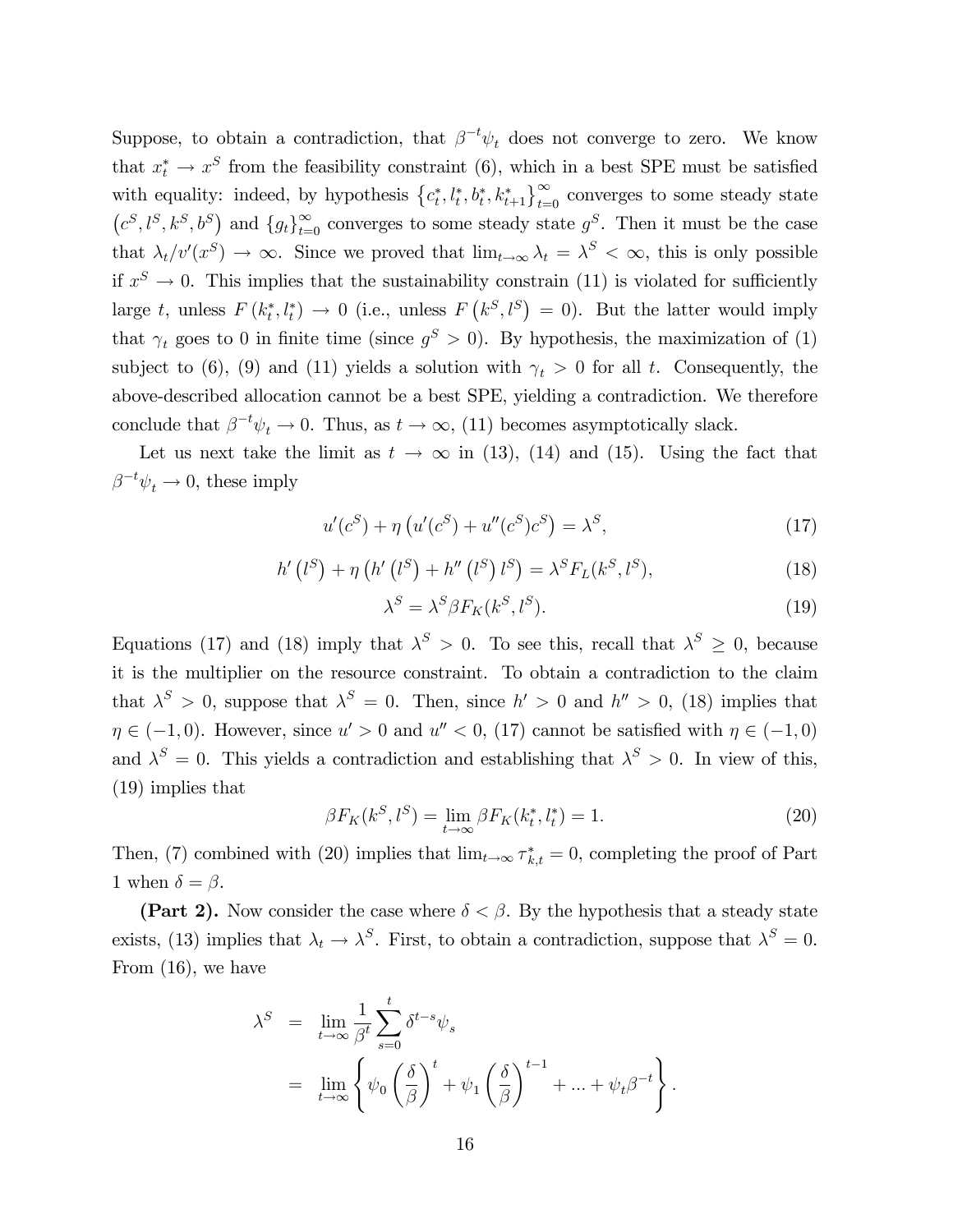Since  $\psi_s \geq 0$  for all s,  $\lambda^S = 0$  implies that each term in the summation in the second line must go to zero as  $t \to \infty$ . Therefore,  $\beta^{-t}\psi_t \to 0$ . Then, as  $t \to \infty$ , (17) and (18) again hold with  $\lambda^{S} = 0$ , and the same argument as in Part 1 yield a contradiction and establishes that  $\lambda^S > 0$ . By the hypothesis that a steady state exists, we also have  $v'(x_t) \to v'(x<sup>S</sup>) > 0$  (since  $v'(x) > 0$  for all x). Combining these two observations with (16), we conclude that  $\sum_{s=0}^{t} \delta^{t-s} \psi_s / \beta^t$  must converge to a strictly positive constant (that is,  $\lim_{t \to \infty} \sum_{s=0}^{t} \delta^{t-s} \psi_s / \beta^t = \Psi > 0$ .

Next, suppose, to obtain a contradiction, that  $\beta^{-t}\psi_t \to 0$ . This means that for any  $\varepsilon > 0$  there exists  $T < \infty$  such that for all  $t \geq T$ , we have  $\beta^{-t}\psi_t < \varepsilon$ . Take  $t > T$  and note that

$$
\frac{1}{\beta^{t}} \sum_{s=0}^{t} \delta^{t-s} \psi_{s}
$$
\n
$$
<\psi_{0} \left(\frac{\delta}{\beta}\right)^{t} + \ldots + \psi_{T} \beta^{-T} \left(\frac{\delta}{\beta}\right)^{t-T} + \varepsilon \left[ \left(\frac{\delta}{\beta}\right)^{t-T-1} + \left(\frac{\delta}{\beta}\right)^{t-T-2} + \ldots + 1 \right]
$$
\n
$$
<\xi \left\{ \psi_{0} \left(\frac{\delta}{\beta}\right)^{t} + \ldots + \psi_{T} \beta^{-T} \left(\frac{\delta}{\beta}\right)^{t-T} \right\} + \varepsilon \frac{1}{1 - \delta/\beta},
$$

where the first inequality exploits the fact that  $\beta^{-t}\psi_t < \varepsilon$  for all  $t > T$  and the second line uses the fact that the sum in square brackets is less than  $1/(1 - \delta/\beta)$ . Next, observe that for  $t$  sufficiently large, the expression in the curly brackets is arbitrarily small. Therefore, for sufficiently large t, we have  $\sum_{s=0}^{t} \delta^{t-s} \psi_s/\beta^t < 2\varepsilon/(1-\delta/\beta)$ . Since  $\varepsilon$  is arbitrary, we have  $\sum_{s=0}^{t} \delta^{t-s} \psi_s / \beta^t \to 0$ , which yields a contradiction to the hypothesis that  $\lim_{t\to\infty}\sum_{s=0}^t \delta^{t-s}\psi_s/\beta^t = \Psi > 0$ . This establishes that  $\beta^{-t}\psi_t$  does not converge to 0. Then, combining (13), (15) and (20) implies that  $\lim_{t\to\infty} \tau_{k,t}^*$  also exists and  $\lim_{t\to\infty} \tau_{k,t}^* > 0$ , completing the proof of Part 2.

This proposition is the main result of our paper. The intuition for this result is that, when  $\delta = \beta$ , the political sustainability constraints are present, but the best SPE involves backloading of the payments to politicians.<sup>9</sup> This backloading ensures that the sustainability constraint of the politician will ultimately become slack. As this happens, distortions, and in particular distortions in saving decisions, disappear, and the corresponding competitive equilibrium converges to zero capital taxes. Therefore, the first

<sup>9</sup>See Acemoglu, Golosov and Tsyvinski (2008) for further discussion of backloading in political economy environments, and in particular, on the definition of "backloading" when there is the additional state variable given by the capital stock. See also Ray (2002) for a general treatment of backloading results in principal-agent models.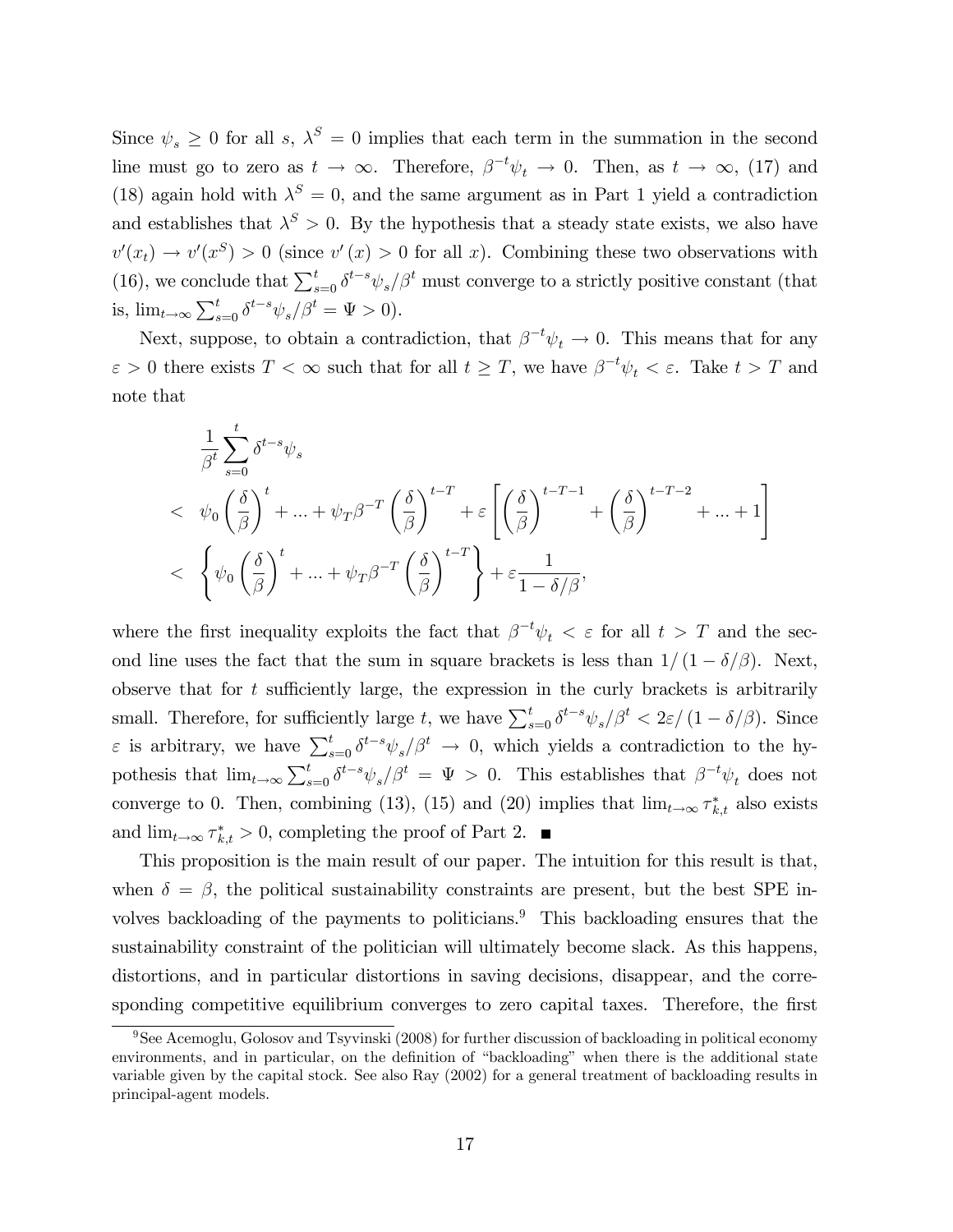part of this proposition shows that the Chamley-Judd results on zero capital taxes generalize to political economy environments where politicians are sufficiently patient.

We next provide an intuition for why the sustainability constraint of the politician is asymptotically slack. Suppose that  $\delta = \beta$  and recall that the best equilibrium from the viewpoint of the citizens involves backloading the rewards to the politician and thus the utility given to the politician in power is (ultimately) increasing over time. Moreover, we have that  $x_t^* \to x^S$ . Suppose first that  $x_t^*$  converges to  $x^S$  in finite time, say at time  $T < \infty$ . This means that to prevent deviations at times  $t < T$ , the politician is being promised a rent stream equal to  $x^S$  at all times  $t \geq T$ . This also implies that if the sustainability constraint at times  $t > T'$  for some  $T' < \infty$  sufficiently large (in particular greater than  $T$ ) were removed, the same rent stream would be chosen to provide him with incentives at times  $t \leq T'$ . But this in turn implies that all of the sustainability constraint after  $T'$  are redundant and thus have zero Lagrange multipliers. By implication, there is no need to distort allocations to relax these sustainability constraints. The intuition for the case in which  $T$  is infinite is similar.

The second part of the proposition, on the other hand, shows how positive capital taxes can arise as part of the best SPE when politicians are more impatient than the citizens, that is, when  $\delta < \beta$ . In this case, the sustainability constraint, (11), binds asymptotically. This implies that higher output must be associated with greater rents to politicians, since otherwise the politician would have an incentive to deviate. Therefore, there is an additional (opportunity) cost of increasing output for the citizens—the higher rents that need to be paid to the politician to prevent him from deviating given the higher output level. This reasoning in turn implies that reducing the capital stock away from the "first-best" level weakens the politician's incentive to deviate and enables the citizens to reduce politician rents. Consequently, the best SPE is implemented by positive longrun capital taxes to keep the capital stock below its first-best level. In particular, if the economy had  $\tau_k = 0$ , (7) implies that each individual would choose the undistorted level of savings, leading either to the violation of the sustainability constraint or to higher rents for the politicians. Thus positive capital taxes are necessary to ensure the appropriate level of capital accumulation and emerge as a tool useful in maximizing the ex ante utility of the citizens in the presence of political economy distortions.

Both parts of Proposition 4 are important. The first part suggests that the conclusions of the existing literature that the capital tax is zero may have a wider applicability than the commonly-used framework with a benevolent government. In particular, this result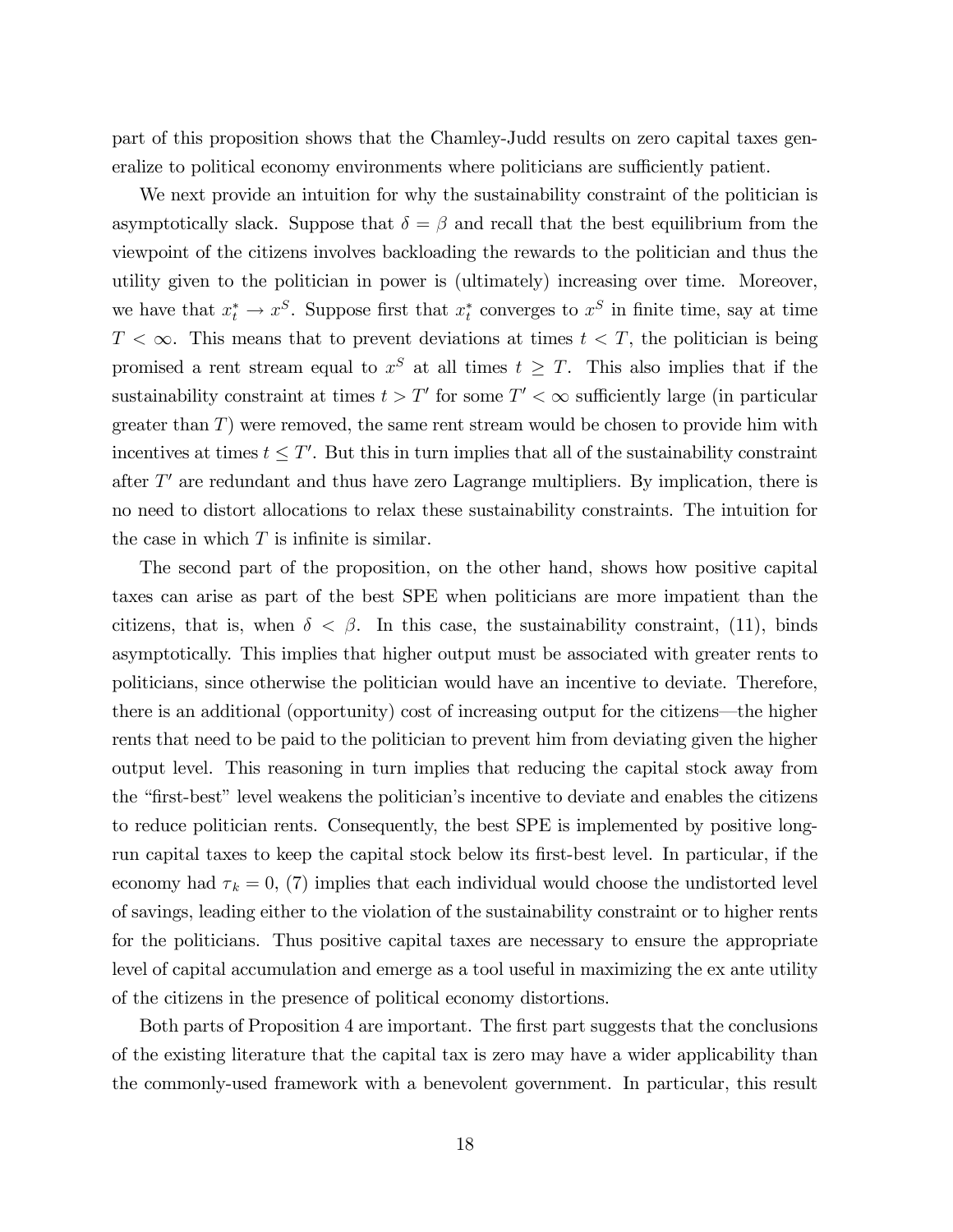applies, as in our paper, to a class of environment in which the government is controlled by self-interested politicians without the ability to commit to future taxes. The second part might ultimately be the more important result, however. It introduces a new reason for positive equilibrium taxes on capital even in the long run when politicians are more impatient (short-sighted) than the citizens. This might be a better approximation to reality, particularly when there are exogenous reasons for which politicians lose power (even if they do not deviate from the prescribed sequence of actions). The second part of Proposition 4 thus suggests that considerable caution is necessary in using the normative benchmark of zero capital taxes emerging from models that ignore political economy constraints.

## 3 Quantitative Investigation

In this section, we provide an illustrative quantitative investigation of the theoretical results presented in the previous sections. Our purpose is not to undertake a detailed calibration, but to give further intuition for the theoretical results derived in the previous section and to provide some simple insights about convergence to the steady state and the structure of taxes before such convergence takes place.

We choose standard functional forms. The instantaneous utility of consumption for the citizens is assume to take the iso-elastic form

$$
u(c) = \frac{1}{1 - \sigma} c^{1 - \sigma},
$$

with  $\sigma = 2$ , while the disutility of labor is given by

$$
h(l) = \frac{1}{1+\varphi}l^{1+\varphi},
$$

where  $\varphi = 1$ . The discount factor of the citizens is taken as  $\beta = 0.95$ .

The production function takes the standard Cobb-Douglas form (with full depreciation)

$$
F(k,l) = Ak^{\alpha}l^{1-\alpha},
$$

where we normalize  $A = 1$ , and set  $\alpha = 1/3$  to be consistent with a capital share of approximately  $1/3$  in national income. We set the initial amount of capital to  $k_0 = 0.1$ .

The instantaneous utility function of politicians is given by

$$
v(x) = x^{\sigma_g}/\sigma_g,
$$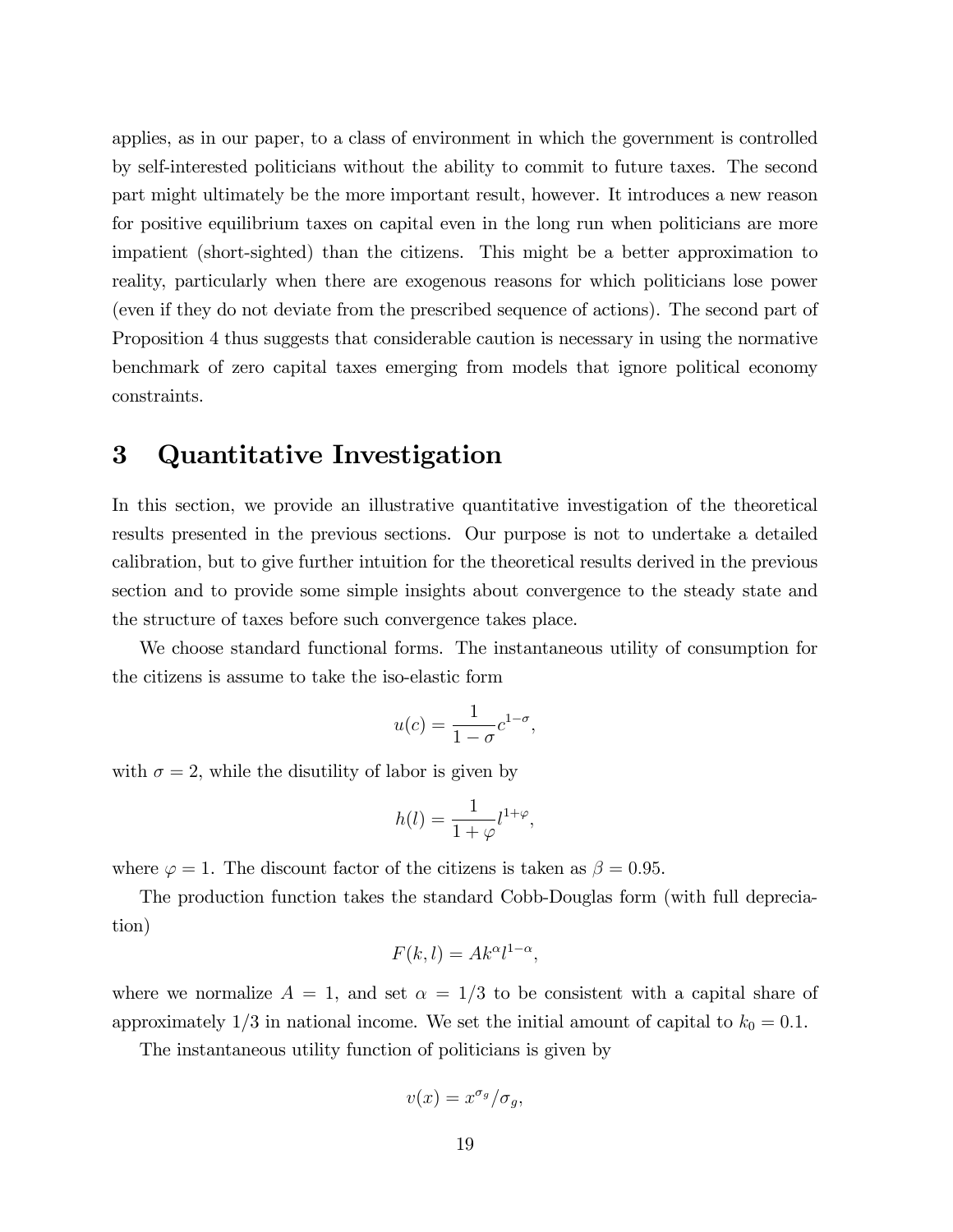

Figure 3: The best SPE and Ramsey equilibria for different values of  $\delta$ .

where  $\sigma_g = 0.75$ . This implies that politicians has a larger intertemporal elasticity of substitution than the citizens. We adopt this specification, since, otherwise, deviations are not sufficiently attractive for politicians (without introducing the ability to save and borrow for the politicians).

We consider two values for the discount factor of the politician  $\delta = 0.95$  and  $\delta = 0.9$ . Government expenditure is set equal to  $g = 0.05$  in each period. Figure 3 shows the results of this numerical example. It depicts the path of capital taxes in the best SPEs for the two different values of  $\delta$  and the path of capital taxes in the corresponding Ramsey economy (without political economy constraints).<sup>10</sup> In the Ramsey economy, the optimal tax is positive in the first period and then is equal to zero.

 $10$ To make the Ramsey economy comparable to the setup with political sustainability constraints, we take the amount of government expenditure to be  $x_t + g$  at time t, where the sequence  $\{x_t\}$  is the one generated by the best SPE for the same parameter values. This is the reason why Ramsey equilibria are different depending on the value of  $\delta$ .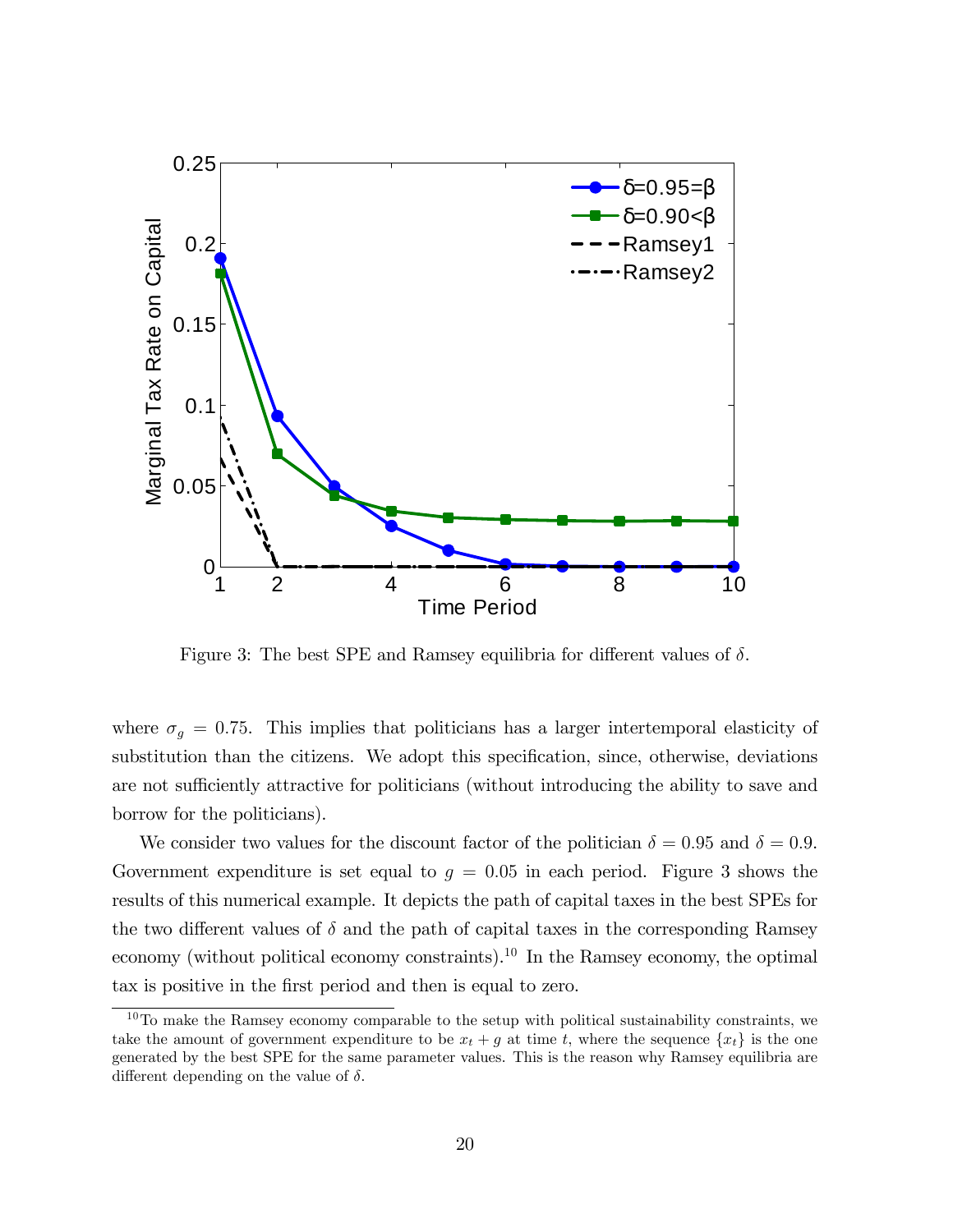The two solid lines in Figure 3 depict the best SPE corresponding to  $\delta = 0.95$  and to  $\delta = 0.9$ . In the first case, the tax on capital converges to zero as predicted by Proposition 4. However, the convergence is slower than in the corresponding Ramsey economy, where there is only one period of positive taxation. In fact, in the best SPE, capital taxes are at first as high as  $20\%$  compared to taxes less than  $10\%$  in the Ramsey economy.

When  $\delta = 0.9$ , so that the politician is more impatient than the citizens, capital taxes again start relatively high and decline over time, but do not converge to zero. In this case, the limiting value of capital taxes is about 3.5%. This computation therefore shows that a relatively small difference between the discount factors of politicians and citizens leads to positive long-run capital taxes, which is again consistent with the patterns implied by Proposition 4. It is also useful to note that a lower discount factor for the politician does not necessarily imply that capital taxes will be uniformly higher. The figure shows that with  $\delta = 0.95$ , capital taxes start out higher than in the economy with  $\delta = 0.9$ , and only fall below those in the  $\delta = 0.9$  economy in later periods.

We have also explored (in the Numerical Appendix, available upon request) a variety of other discount factors for the politicians ranging from  $\delta = 0.8$  to  $\delta = 0.95$ . We briefly report the results here. The tax on capital  $\tau^k$  is closely linked to the discount factor of the politician. When the politician is more impatient, he needs to be compensated with greater rents both in the short run and the long run, and this implies that the long-run tax rate on capital needs to be higher—mainly to reduce the long-run capital stock and relax the sustainability constraint of the politician. The tax on labor  $\tau^l$  also changes in tandem with the tax rate on capital and is higher when the politician is more impatient—partly to Önance, together with the tax on capital, the rents being paid to the politician.

#### 4 Conclusion

The main result of the Ramsey paradigm of dynamic optimal taxation, first arrived by Chamley (1985) and Judd (1985), is that long-run capital taxes should be equal to zero. In practice, most societies have positive taxes on capital income. One perspective, adopted for example by Atkeson, Chari and Kehoe  $(1999)$ , is that this is a "bad idea"—a result of bad policy design or incorrect understanding of economic theories.

In this paper, we took an alternative perspective and attempted to understand whether positive taxes on capital income may result from political economy considerations, that is, not as a bad idea, but as a necessary cost to be borne because the government is not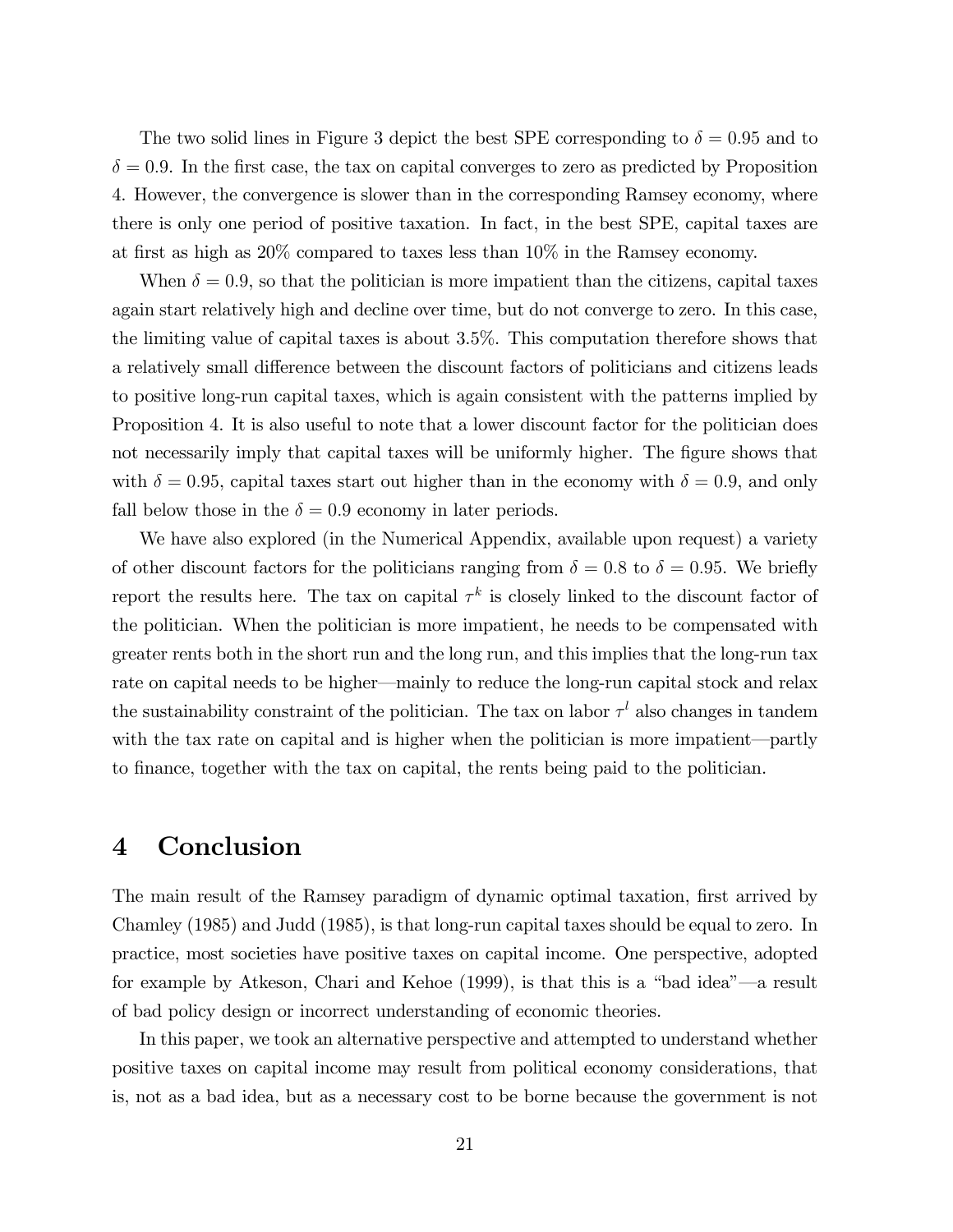perfect agent of the citizens.

Formally, we studied the dynamic taxation of capital and labor in the neoclassical growth model under the assumption that taxes are controlled by self-interested politicians who cannot commit. Politicians, in turn, can be removed from power by citizens via elections. As in the standard (Ramsey) dynamic taxation models, our environment only allows linear taxes on capital and labor income. The celebrated Chamley-Judd result shows that, with benevolent governments with full commitment power, long-run capital taxes should be equal to zero. Since this result relies on the existence of a benevolent government that is able to commit to a complete sequence of (future) tax policies, one may conjecture that the presence of self-interested politicians unable to commit to future taxes will lead to positive long-run capital taxes.

We showed that the long-run capital tax is indeed positive when politicians are more impatient than the citizens. In this case, the marginal cost of additional savings for the citizens is higher in equilibrium than in the undistorted allocation, because a greater level of the capital stock of the economy increases the politician's temptation to deviate and thus necessitates greater rents to the politician to satisfy the political sustainability constraint. However, perhaps somewhat surprisingly, when politicians are as patient as the citizens, we established that the political sustainability constraint eventually becomes slack and long-run capital taxes converge to zero.

Our analysis, therefore, shows that the standard dynamic fiscal policy results may have wider applicability than previously recognized. But more importantly, it also emphasizes that considerable caution in using these results in more realistic environments without a benevolent, all-powerful social planner. If, as many studies of political economy suggest, politicians are more short-sighted than citizens, the best subgame perfect equilibrium involves positive taxes on capital, even in the long run.

Several research directions for future research are highlighted by our results in the current paper. First, we characterized the structure of "best equilibria"—from the viewpoint of the citizens. An interesting question is whether such equilibria will arise in practice and what types of institutions make their emergence more likely. For example, one may study whether certain specific types of institutions lead to (support) such equilibria, while others make allocations that are within the constrained Pareto frontier more likely. Second, we focused on the specific type of political economy considerations, resulting from self-interested rulers. In practice, in addition to the self-interest of politicians and parties, there are also issues related to conflict between different groups of citizens, and the two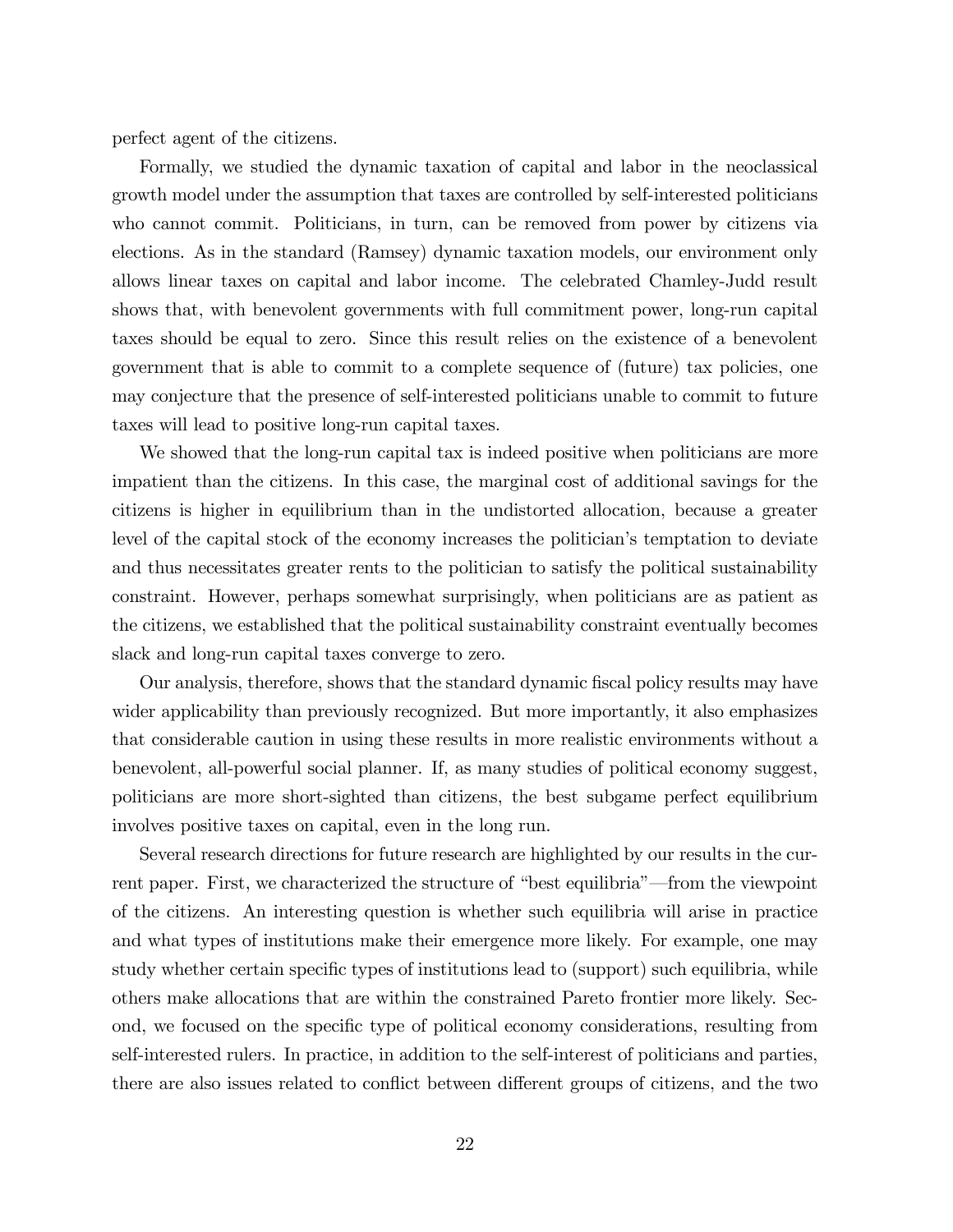sets of issues interact in a rich manner. How these richer political economy interactions affect the structure of dynamic taxation in general, and capital taxation in particular, is another interesting area for future research.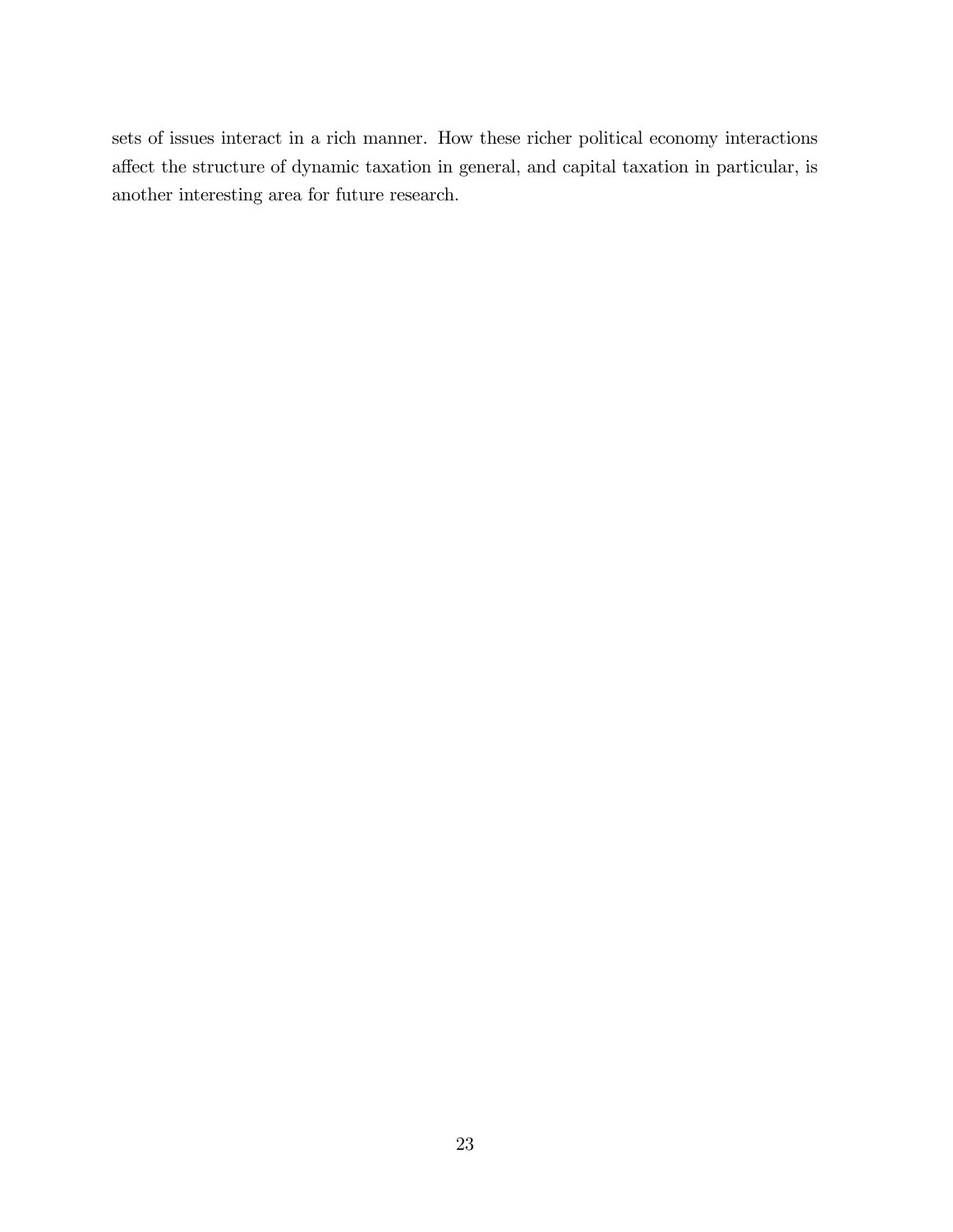### References

Abreu, Dilip. 1988. "On the Theory of Repeated Games with Discounting." *Economet* $rica, 56(2):383-396.$ 

Acemoglu, Daron, Mikhail Golosov and Aleh Tsyvinski. 2008. "Political Economy of Mechanisms." Econometrica, 76(3): 619-642.

Acemoglu, Daron, Mikhail Golosov and Aleh Tsyvinski. 2010. "Dynamic Mirrlees Taxation under Political Economy Constraint." Review of Economic Studies, 77(3) : 841-881

Aguiar, Mark and Manuel Amador. 2009. "Growth in the Shadow of Expropriation," Stanford mimeo.

Aguiar, Mark, Manuel Amador, and Gita Gopinath. 2007. "Efficient Expropriation: Sustainable Fiscal Policy in a Small Open Economy." Unpublished.

Aguiar, Mark, Manuel Amador, and Gita Gopinath. 2009. "Investment Cycles and Sovereign Debt Overhang." Review of Economic Studies,  $76(1)$  : 1-31.

Albanesi, Stefania and Roc Armenter. 2007a. "Understanding Capital Taxation in Ramsey Models". Unpublished.

Albanesi, Stefania and Roc Armenter. 2007b. "Intertemporal Distortions in the Second Best." NBER Working Paper 13629, CEPR Discussion Paper 6577.

Armenter, Roc. 2007. "Time-Consistent Fiscal Policy and Heterogeneous Agents," Review of Economic Dynamics, 10: 31-54.

Atkeson, Andrew, V.V. Chari, and Patrick Kehoe. 1999. "Taxing Capital Income: A Bad Idea." Federal Reserve Bank of Minneapolis Quarterly Review, 23: 3-17.

Atkinson, Anthony and Joseph Stiglitz. 1980. "Lectures in Public Economics." London: McGraw-Hill.

Barro, Robert. 1973. "The Control of Politicians: An Economic Model." Public Choice, 14(1): 19-42.

Bassetto, Marco. 1996. "Optimal Fiscal Policy with Heterogenous Agents.", unpublished.

Battaglini, Marco and Stephen Coate. 2008. "A Dynamic Theory of Spending, Taxation, and Debt." forthcoming American Economic Review.

Becker, Gary and Casey B. Mulligan. 2003. "Deadweight Costs and the Size of Government." Journal of Law and Economics,  $46(2)$ : 293-340.

Benhabib, Jess, and Aldo Rustichini. 1997. "Optimal Taxes without Commitment."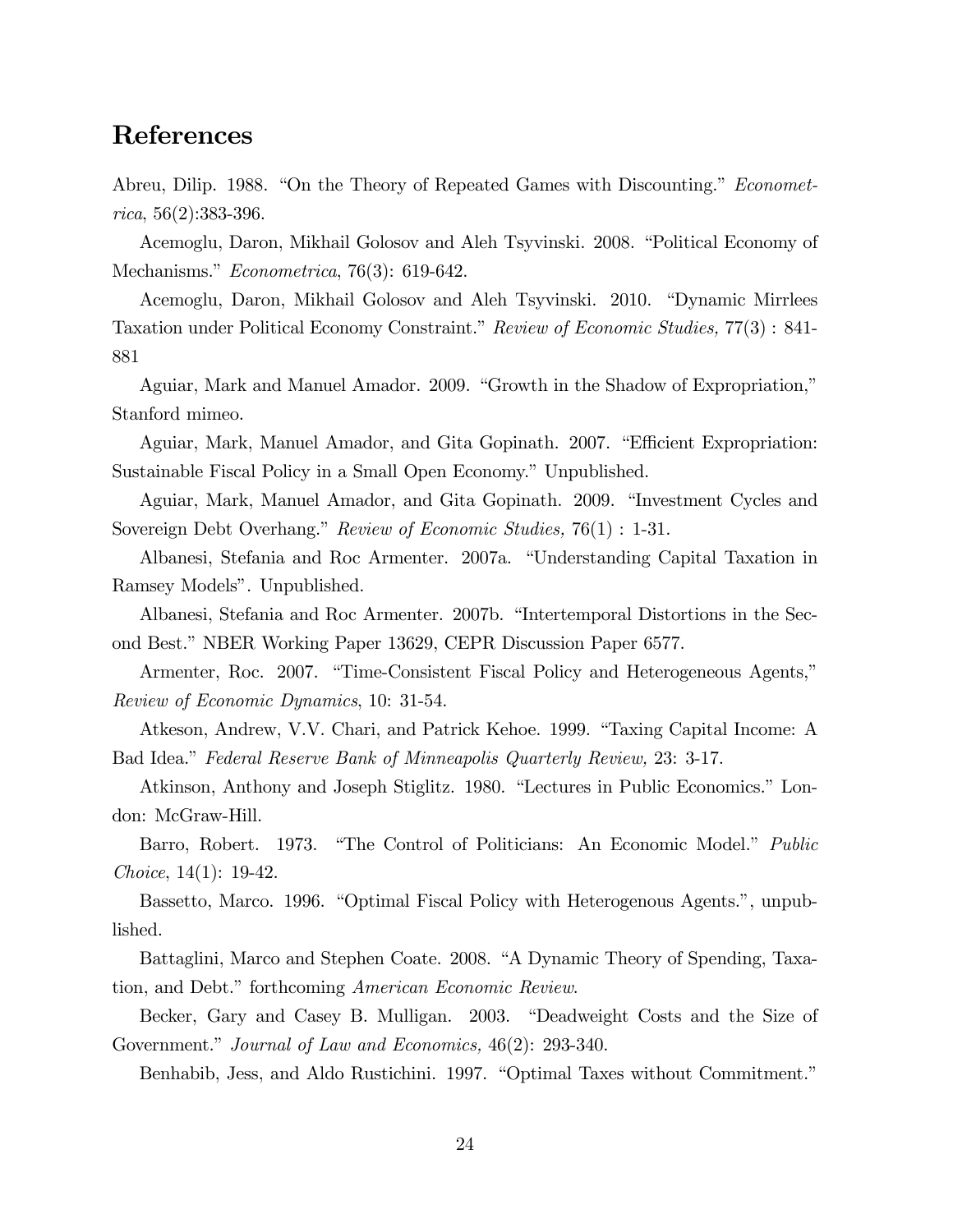Journal of Economic Theory,  $77(2)$ :  $231-259$ .

Besley, Timothy and Michael Smart. 2007. "Fiscal Restraints and Voter Welfare." Journal of Public Economics, 91(3-4): 755-773.

Besley, Timothy and Stephen Coate. 1998. "Sources of Inefficiency in a Representative Democracy: A Dynamic Analysis." American Economic Review, 88(1): 139-156.

Brennan, Geoffrey, and James Buchanan. 1980. "The Power to Tax." Cambridge University Press.

Buchanan, James M. and Gordon Tullock. 1962. The Calculus of Consent. Michigan: University of Michigan Press.

Caballero, Ricardo and Pierre Yared. 2010. "Future Rent-Seeking and Current Public Savings". Journal of International Economics.

Chamley, Christophe. 1986. "Optimal Taxation of Capital Income in General Equilibrium and Infinite Lives."  $Econometrica$ , 54(3): 607-622.

Chari, V.V. and Patrick Kehoe. 1990. "Sustainable Plans." Journal of Political Economy, 98(4): 783-802.

Chari, V.V. and Patrick Kehoe. 1993. "Sustainable Plans and Mutual Default." Review of Economic Studies, 60(1): 175-195.

Chari, V.V., Lawrence Christiano, and Patrick Kehoe. 1994. "Optimal Fiscal Policy in a Business Cycle Model." Journal of Political Economy,  $102(4)$ : 617-652.

Erosa, Andres and Martin Gervais. 2002. "Optimal Taxation in Life-Cycle Economies." Journal of Economic Theory, 105(2): 338-369.

Farhi, Emmanuel and Ivan Werning. 2008. "The Political Economy of Nonlinear Capital Taxation," mimeo, Harvard and MIT.

Ferejohn, John. 1986. "Incumbent Performance and Electoral Control." Public Choice,  $50(1-3): 5-25.$ 

Garriga, Carlos. 2001. "Optimal Fiscal Policy in Overlapping Generations Models." Working Papers in Economics 66, Universitat de Barcelona.

Golosov, Mikhail, Aleh Tsyvinski and Ivan Werning. 2006. "New Dynamic Public Finance: A User's Guide." In *NBER Macroeconomics Annual 2006*. Cambridge, MA: MIT Press.

Golosov, Mikhail, Narayana Kocherlakota and Aleh Tsyvinski. 2003. "Optimal Indirect and Capital Taxation." Review of Economic Studies, 70(3): 569-587.

Hassler, John, Per Krusell, Kjetil Storesletten and Fabrizio Zilibotti. 2005. *"The* Dynamics of Government." Journal of Monetary Economics, 52(7): 1331-1358.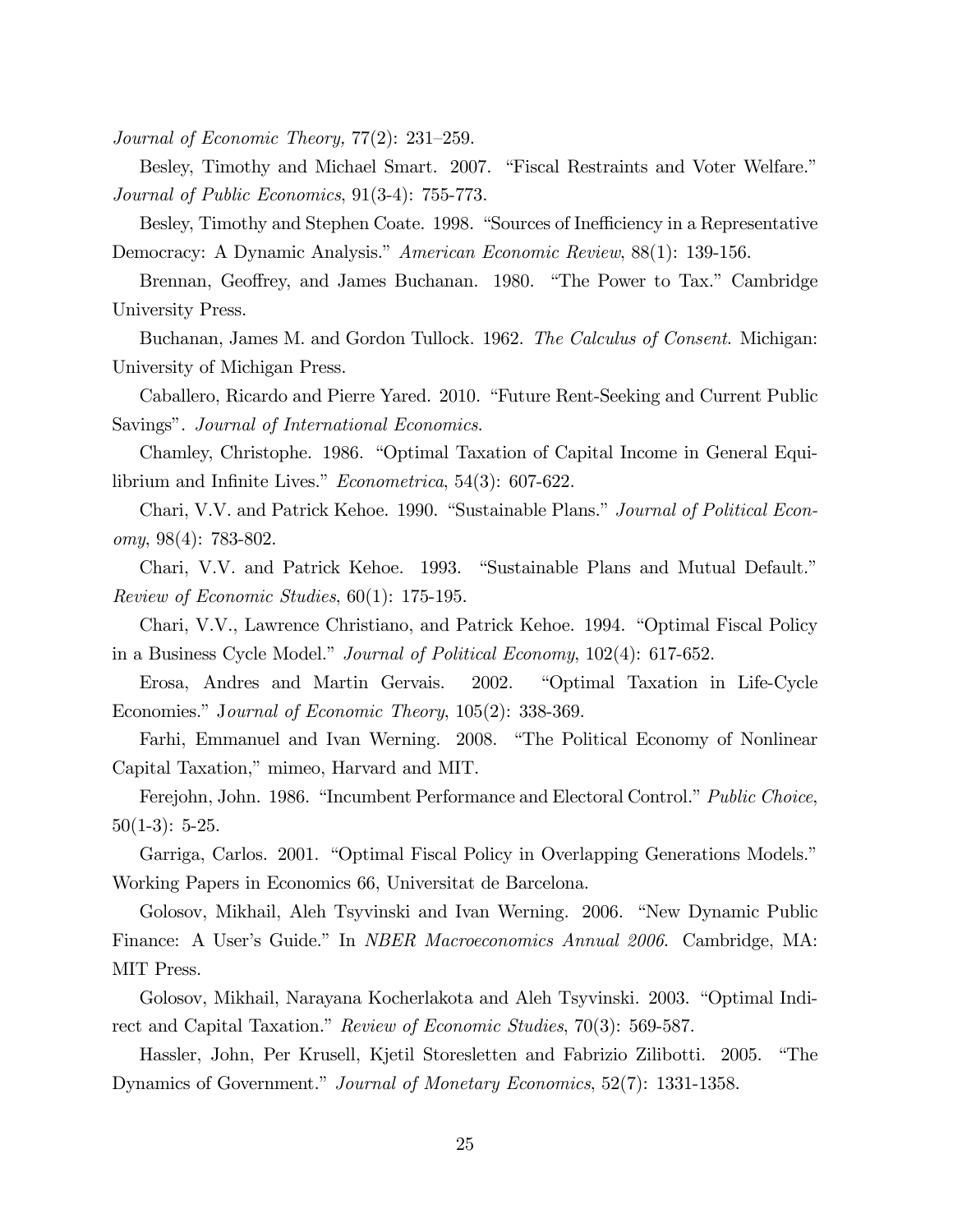Hassler, John, Per Krusell, Kjetil Storesletten and Fabrizio Zilibotti. 2008. "On the Timing of the Optimal Capital Taxation." Journal of Monetary Economics, 55(4): 692- 709.

Jones, Larry E., Rodolfo E. Manuelli and Peter E. Rossi. 1997. "On the Optimal Taxation of Capital Income." Journal of Economic Theory, 73(1): 93-117.

Judd, Kenneth. 1985. "Redistributive Taxation in a Simple Perfect Foresight Model." Journal of Public Economics, 78(1): 59-83.

Klein, Paul, Per Krusell and José-Víctor Ríos-Rull. 2008. "Time Consistent Public Expenditures," Review of Economic Studies, 75(3): 789-808.

Kocherlakota, Narayana. 2005. "Zero Expected Wealth Taxes: A Mirrlees Approach to Dynamic Optimal Taxation."  $Econometrica$ , 73(5): 1587-1621.

Ljungqvist, Lars and Thomas J. Sargent. 2004. Recursive Macroeconomic Theory. Cambridge, MA: MIT Press.

Persson, Torsten and Guido Tabellini. 1994. "Representative democracy and capital taxation," Journal of Public Economics, 55 (1): 53-70.

Persson, Torsten and Guido Tabellini. 2000. Political Economics: Explaining Economic Policy. Cambridge, MA: MIT Press.

Persson, Torsten and Guido Tabellini. 2004. "Constitutional Rules and Fiscal Policy Outcomes." American Economic Review, 94(1): 25-45,

Phelan, Christopher, and Ennio Stacchetti. 2001. "Sequential Equilibria in a Ramsey Tax Model." *Econometrica*,  $69(6)$ : 1491–1518.

Ramsey, Frank. 1927. "A Contribution to the Theory of Taxation." Economic Journal, 37(145): 47-61.

Song, Zheng, Kjetil Storesletten and Fabrizio Zilibotti. 2009. "Rotten Parents and Disciplined Children: A Politico-Economic Theory of Public Expenditure and Debt<sup>n</sup>, Working paper.

Ray, Debraj. 2002. "Time Structure of Self-Enforcing Agreements." Econometrica, 70(2): 547-82.

Reis, Catarina. 2007. "Taxation without Commitment." Unpublished.

Wilson, John D. 1989. "On the Optimal Tax Base for Commodity Taxation."  $Amer$ ican Economic Review, 79(5):1196-1206.

Yared, Pierre. 2010. "Politicians, Taxes, and Debt." Review of Economic Studies, 77: 806-840

Zhu, Xiaodong. 1992. "Optimal Fiscal Policy in a Stochastic Growth Model." *Journal*